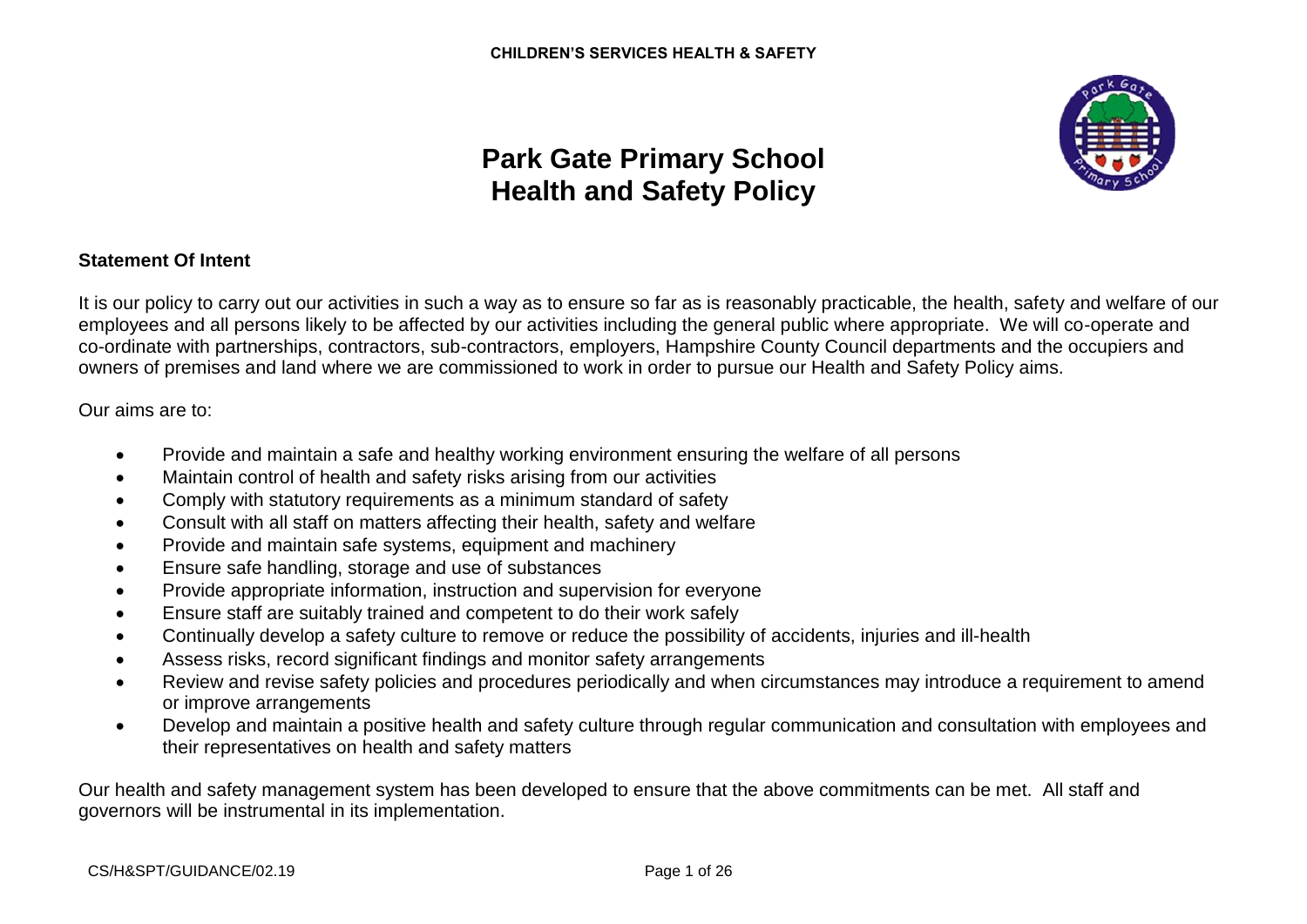## **Organisation**

# **Employer Responsibility**

The overall responsibility for health and safety at Park Gate Primary School is held by Hampshire County Council who will:

- Ensure that health and safety has a high profile
- Ensure adequate resources for health and safety are made available
- Consult and advise staff regarding health and safety requirements & arrangements
- Periodically monitor and review local health and safety arrangements

## **Responsible Manager**

The responsible manager for the premises is the headteacher who will act to:

- Develop a safety culture throughout the school
- Consult staff and provide information, training and instruction so that staff are able to perform their various tasks safely and effectively
- Assess and control risk on the premises as part of everyday management
- Ensure a safe and healthy environment and provide suitable welfare facilities
- Make operational decisions regarding health and safety
- Ensure periodic safety tours and inspections are carried out
- Ensure significant hazards are assessed and risks are managed to prevent harm
- Ensure staff are aware of their health and safety responsibilities
- Periodically update governing bodies/partnerships as appropriate
- Produce, monitor and periodically review all local safety policies and procedures

# **All Staff (including volunteers)**

All staff have a statutory obligation to co-operate with the requirements of this policy and to take care of their own health and safety and that of others affected by their activities by:

• Supporting the school health and safety arrangements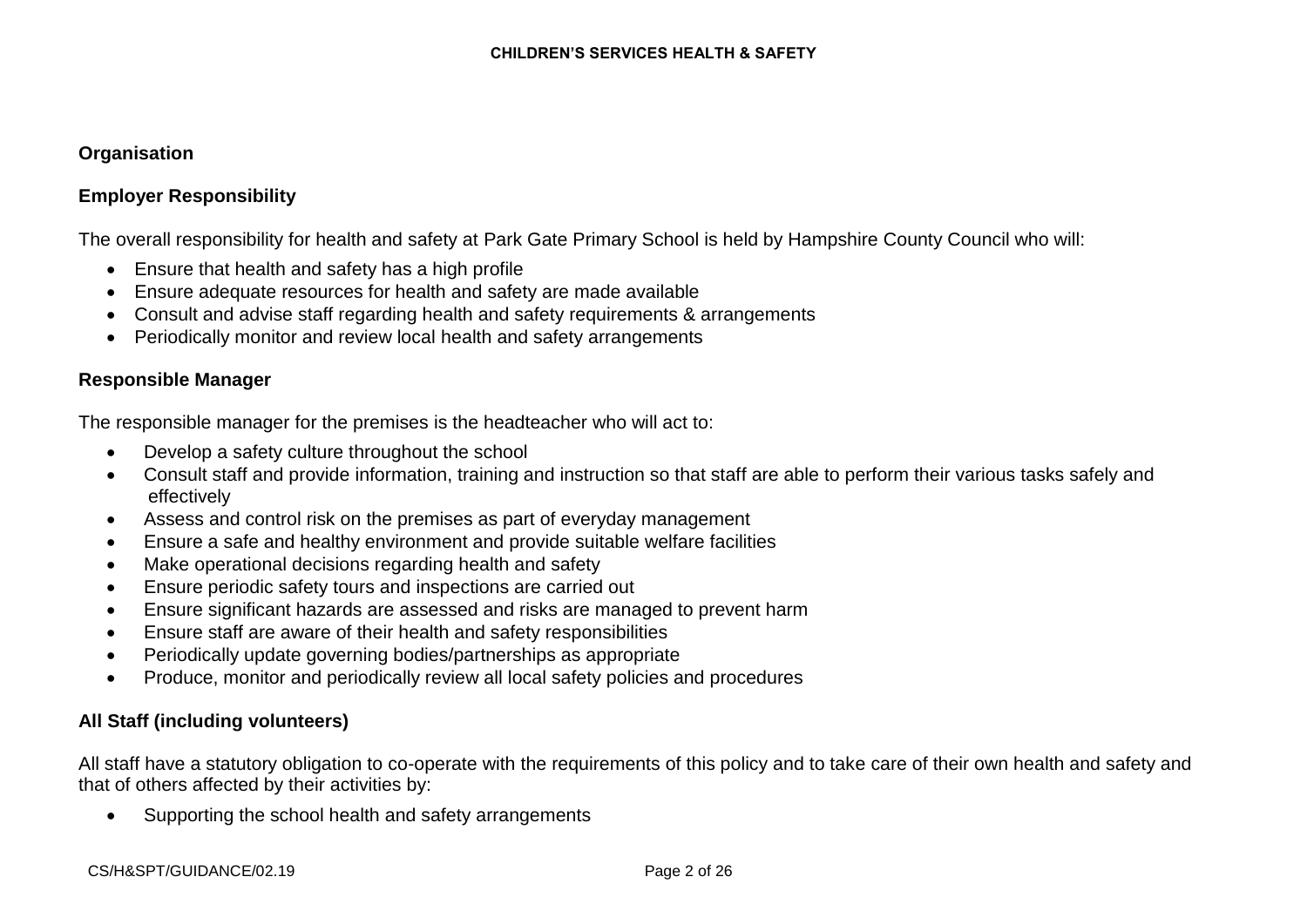- Ensuring their own work area remains safe at all times
- Not interfering with health and safety arrangements or misusing equipment
- Complying with all safety procedures, whether written or verbally advised, for their own protection and the protection of those who may be affected by their actions
- Reporting safety concerns to their staff representative or other appropriate person
- Reporting any incident that has led, or could have led to damage or injury
- Assisting in investigations due to accidents, dangerous occurrences or near-misses
- Not acting or omitting to act in any way that may cause harm or ill-health to others

## **Site Manager**

The site manager is responsible for undertaking a wide range of typical health and safety related duties on behalf of, and under the direction of the responsible manager. They are to work within the parameters of any provided training and in accordance with risk assessments and the on-site safe working practices. They are to work within their level of competence and seek appropriate guidance and direction from the headteacher and/or the Children's Services Health & Safety Team as required.

## **On-Site Health & Safety Officer**

The on-site health & safety officer to the school will manage, advise and co-ordinate local safety matters on behalf of, and under the direction of the responsible manager. The health & Safety officer is the Site Manager. They are to work within their level of competence and seek appropriate guidance and direction from the headteacher and/or the Children's Services Health & Safety Team as required.

## **All Staff**

The responsibility of applying local safety procedures on a day-to-day basis rests with the teachers and supervisors. Where any new process or operation is introduced in the area of their responsibility, they are to liaise appropriately so that the associated risks are assessed and any precautions deemed necessary are implemented. They are to ensure that all new members of staff under their control are instructed in their own individual responsibilities with regards to health and safety, and they will appropriately monitor those new staff. They are to make periodic inspections of their areas of responsibility, taking prompt remedial action where necessary to control risk.

## **Safety Committee**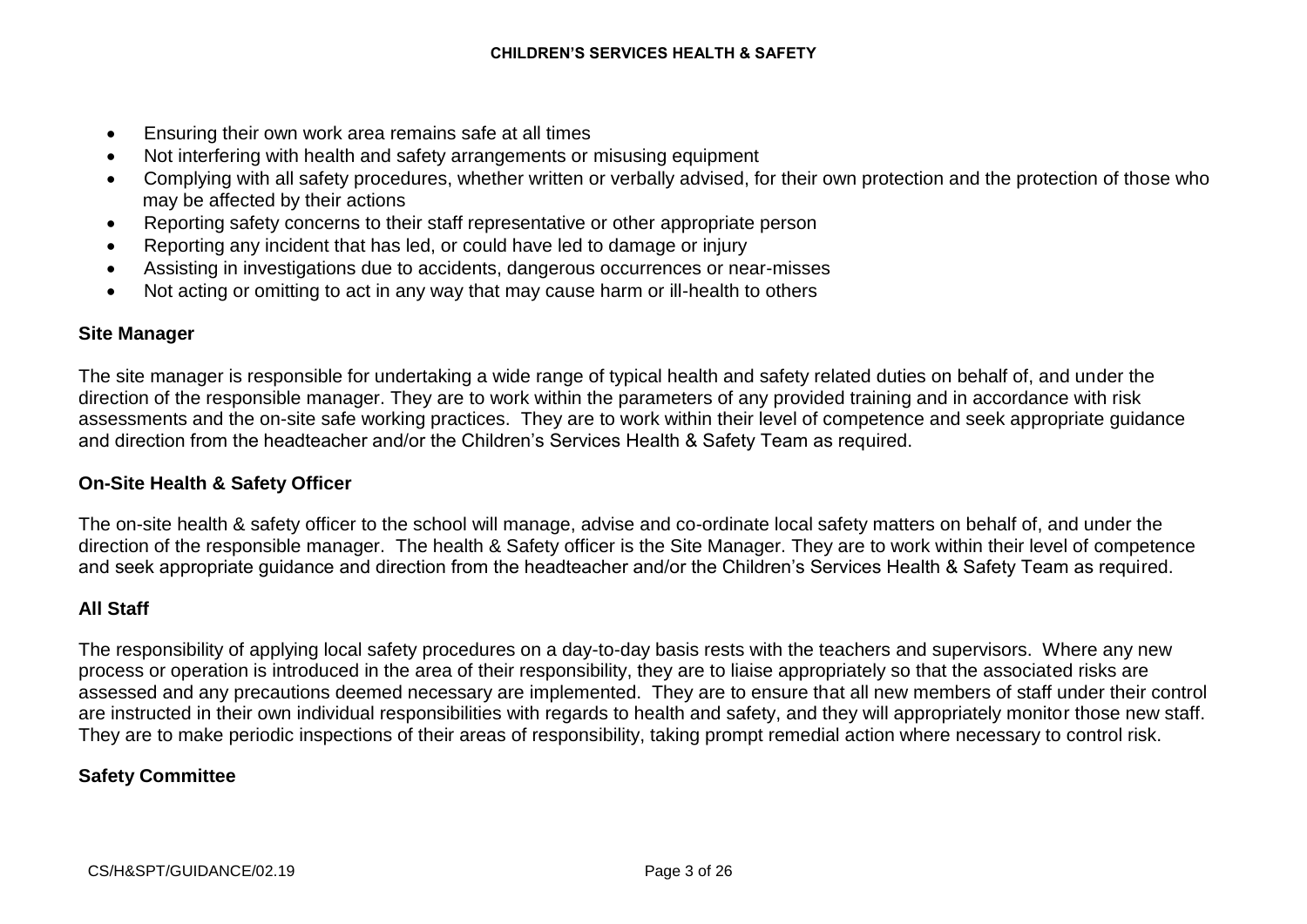The purpose of the safety committee is to assist in the assessment of safety related matters and provide appropriate support to the headteacher. The safety committee is to periodically meet to monitor and discuss on-site health and safety performance, and recommend any actions necessary should this performance appear or prove to be unsatisfactory. Safety committee staff will be kept informed of all changes in practices and procedures, new guidance, accidents, incidents and risk related matters.

The safety committee responsibilities are delegated to the Health and Safety Governor who reports back to the Governing Body at each meeting.

# **Fire Safety Co-ordinator**

The Site Manager is the fire safety co-ordinator who is the competent person for fire safety on the premises and acts on behalf of the Headteacher. They should attend the fire safety co-ordinator training course (IOSH fire risk assessment principles and practices) and refresh this training every three years. The fire safety co-ordinator is responsible for the local management and completion of day-to-day fire safety related duties and upkeep of the fire safety manual.

The fire safety co-ordinator is to work within their level of competence and seek appropriate guidance and direction from the headteacher and/or the Children's Services Health & Safety Team and the Property Services Fire Team as required.

## **Facilities Management Trained Staff**

Children's Services Department require that every site have access to a facility management trained member of staff who is the competent person for the overall management of general premises facilities and acts on behalf of the responsible manager. They should attend the facilities management training course and refresh this training every six years. They are responsible for the local management and completion of day-to-day premises matters and duties. They should work within their level of competence and seek appropriate guidance and direction from the headteacher and/or the Children's Services Health & Safety Team as required.

## **Health & Safety Representative**

The premises health and safety representative (whether a member of staff who is union appointed, or non-union and locally nominated) will represent the staff with regard to their health and safety at work. They are expected to promote a positive safety culture throughout the premises and carry out the health and safety duties appropriate to their role in accordance with current guidance and legislative requirements.

## **Legionella Competent Person**

CS/H&SPT/GUIDANCE/02.19 Page 4 of 26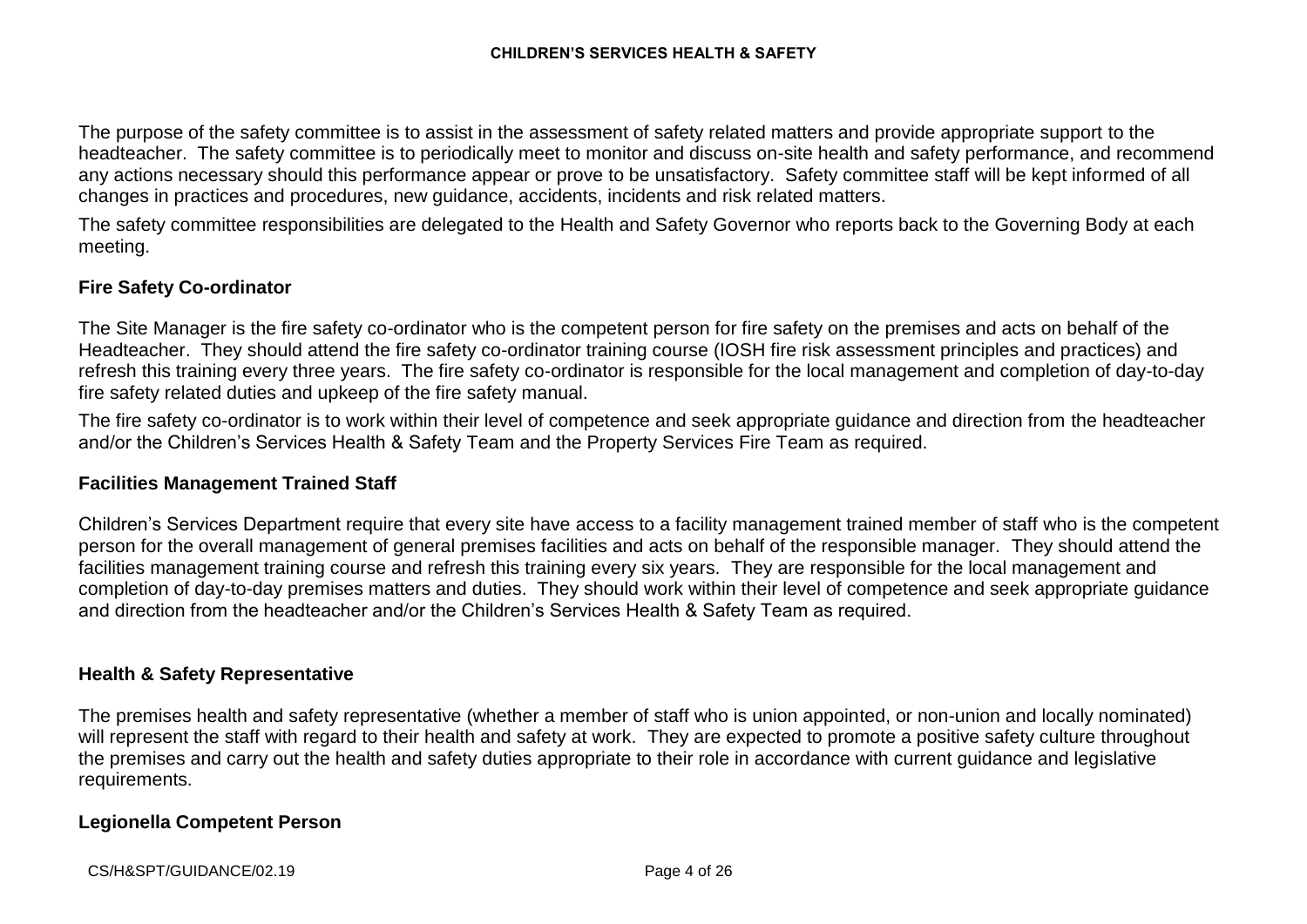The Site Manager is the nominated competent person for Legionella on the premises and acts on behalf of the headteacher to provide the necessary competence to enable Legionella to be managed safely. They will annually complete the Legionella e-learning course and all training records are to be retained.

The Legionella competent person will ensure that all periodic and exceptional recording, flushing, cleaning and general Legionella management tasks are correctly completed and recorded in accordance with departmental and corporate requirements. They will work within their level of competence and seek appropriate guidance and direction from the headteacher and/or Property Services as required.

## **Asbestos Nominated Responsible Person**

The Site Manager is the nominated responsible person for asbestos on the premises and acts on behalf of the headteacher to provide the necessary competence to enable asbestos to be managed safely in accordance with the Corporate Procedure.

The asbestos competent person will ensure that all staff have a reasonable awareness of asbestos management and dangers. They will ensure that the appropriate staff are competent in the use of the asbestos register and that asbestos is managed in accordance with departmental and corporate requirements. They will advise the headteacher of any condition or situation relating to asbestos which may affect the safety of any premises users. They will work within their level of competence and seek appropriate guidance and direction from the headteacher and/or the Children's Services Health & Safety Team as required.

## **Accident Investigator**

The on-site trained accident investigator is the headteacher who will lead on all accident investigations in accordance with departmental and corporate procedures.

## **Arrangements**

The following arrangements for health and safety have been developed in accordance with the Management of Health and Safety at Work Regulations 1999. These arrangements set out all the health and safety provisions for Park Gate Primary School and are to be used alongside other current school procedures & policies.

In carrying out their normal functions, it is the duty of all managers and staff to act and do everything possible to prevent injury and illhealth to others. This will be achieved in so far as is reasonably practicable, by the implementation of these arrangements and procedures.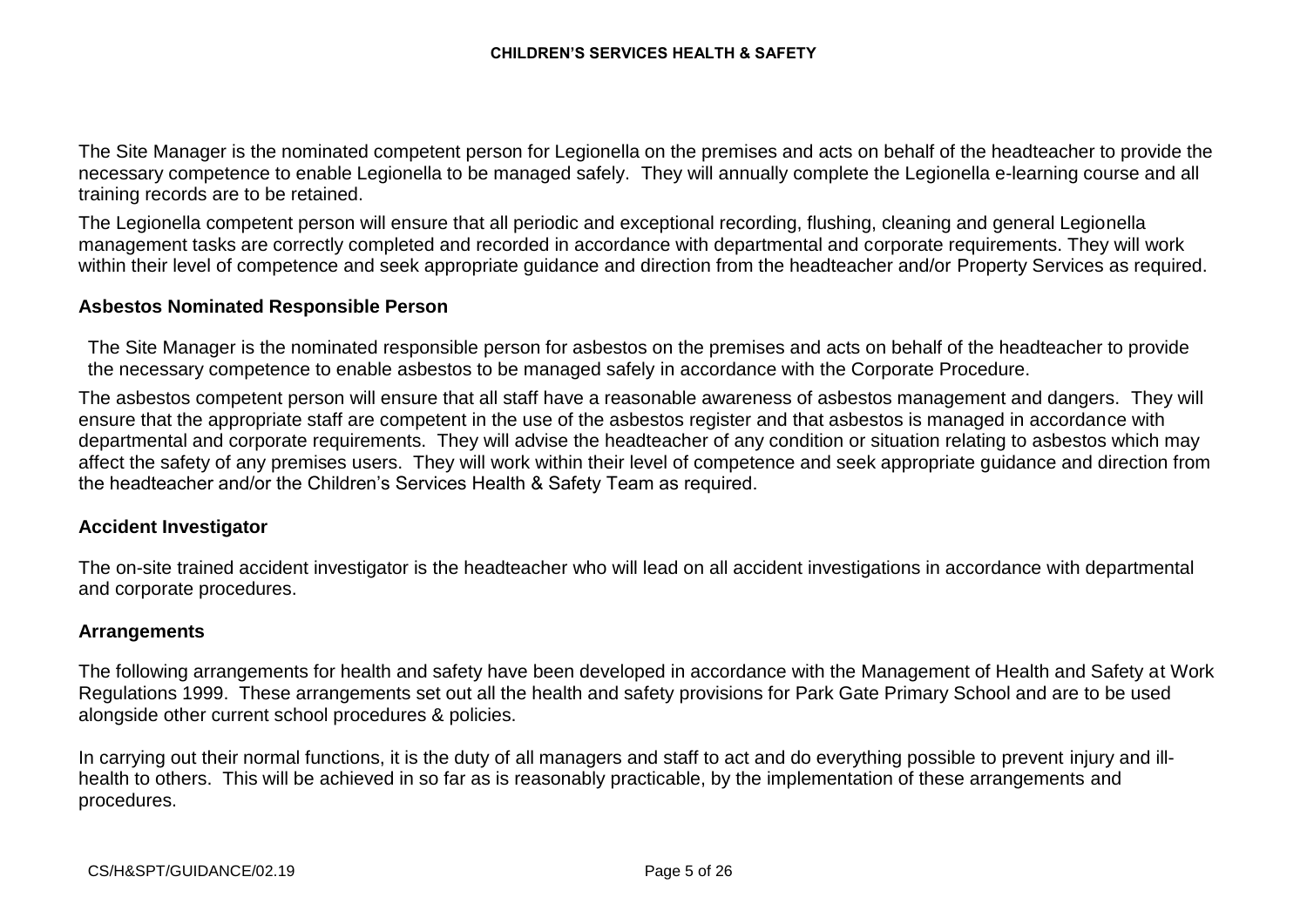## **Accident/Incident Reporting & Investigation**

The on-site management, reporting and investigation of accidents, incidents and near misses is carried out in accordance with the corporate procedure requirements.

Any accident, incident or injury involving staff, visitors, contractors, and the more serious accidents/incidents to children are to be reported and recorded on the HCC Accident/incident reporting system (on line).

A copy of the completed form is then automatically sent to Children's Services Health & Safety Team the person reporting the incident and the manager will receive a request to carry out an investigation via a link to record this on. The purpose and intended outcome of the investigation is to identify the immediate and underlying causes of the accident so as to be able to implement appropriate measures to prevent reoccurrence.

Minor accidents to pupils are to be recorded in the Accident File located in the Medical Room.

The more serious accidents that are notifiable to the Health & Safety Executive (HSE) will be reported by the Children's Services Health & Safety Team. An F2508 will then be completed and sent to the HSE. A copy of this form will be emailed to the school.

The headteacher will ensure that the governing body is appropriately informed of all incidents of a serious nature. All accident/incident reports will be monitored by the leadership team for trend analysis in order that repetitive causal factors may be identified to prevent reoccurrences.

Premises hirers and community/extended service/third party users must report all incidents related to unsafe premises or equipment to the school/premises staff, who will appropriately report and investigate each incident. Incidents related to the user's own organised activities are to be reported by them in line with their own reporting procedures.

## **Asbestos Management**

Asbestos management on site is controlled by the Nominated Responsible Person. The asbestos register as issued by the Asbestos Team is located at the school office and is to be shown to all contractors who may need to carry out work on site. Contractors must sign the register as evidence of sighting prior to being permitted to commence any work on site.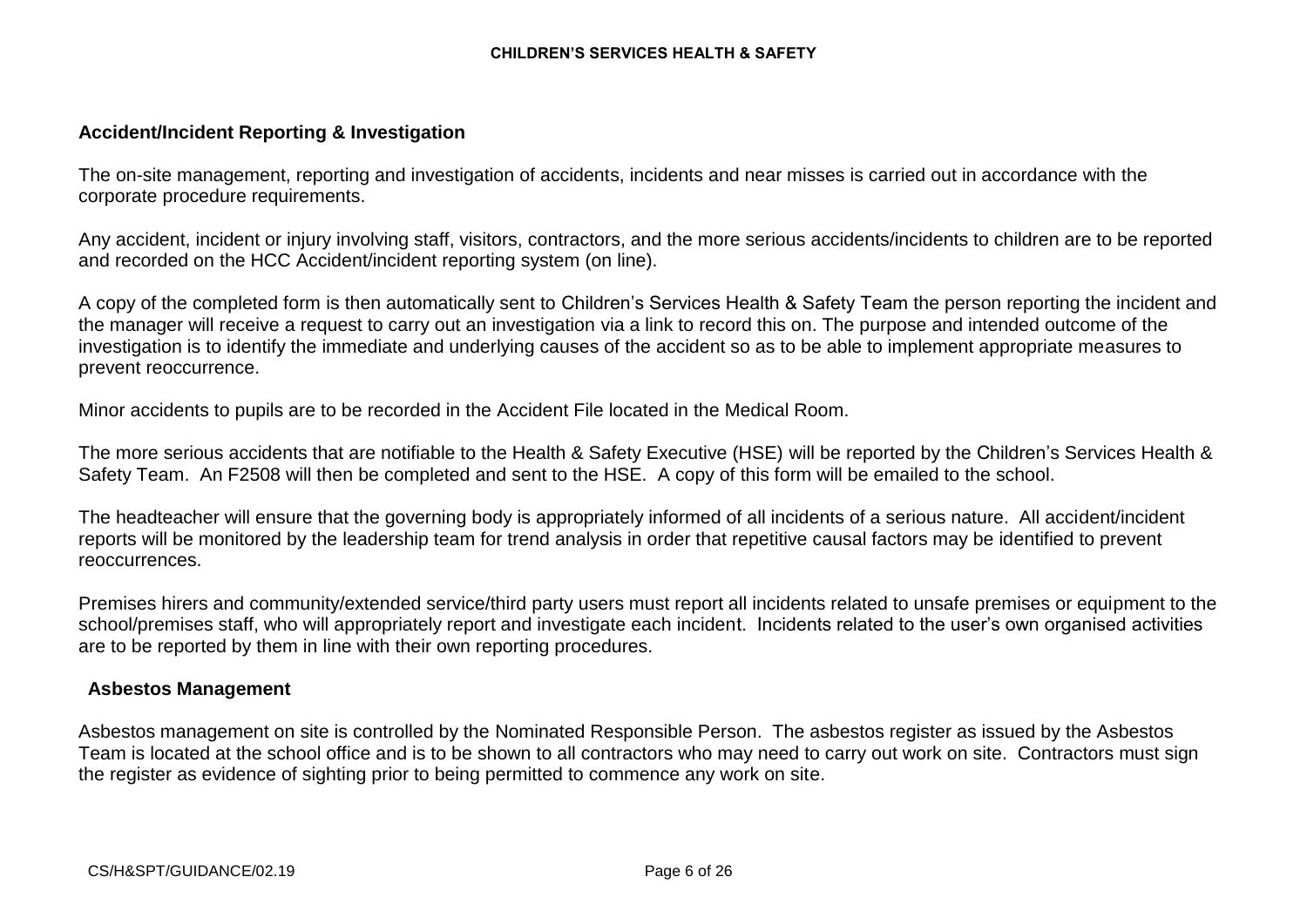The Responsible Manager and the Nominated Responsible Person must complete the asbestos checklist relevant to their role (one for each role) when they are appointed. Copies of these must be retained with the asbestos register.

They will also complete the Asbestos e-learning on an annual basis. The nominated person will additionally attend the Hampshire Scientific Services half day attendance course as a one off. As will any other school staff that are likely to carry out any invasive works.

Any changes to the premises' structure that may affect the asbestos register information will be notified to the Asbestos Team in order that the asbestos register may be updated accordingly.

Under no circumstances must contractors or staff drill or affix anything to walls that may disturb materials without first checking the register and/or obtaining approval from the nominated responsible person.

Any damage to any structure that possibly contains asbestos, which is known or identified during inspection, should be immediately reported to the headteacher and/or the asbestos nominated responsible person who will immediately act to cordon off the affected area and contact the Asbestos Team for guidance. Any contractor suspected to be carrying out any unauthorised work on the fabric of the building should be immediately stopped from working and immediately reported to the headteacher and/or asbestos competent person.

## **Community Users/Lettings/Extended Services**

The responsible manager/headteacher will ensure that:

- Third parties and other extended service users operate under hire agreements
- A risk assessment for the activity is completed
- The premises is safe for use and is always inspected prior to, and after each use
- Means of general access and egress are safe for use by all users
- All provided equipment is safe for use
- Fire escape routes and transit areas are safe and clear of hazards
- Hirers/users are formally made aware of fire safety procedures and equipment

# **Contractors on Site**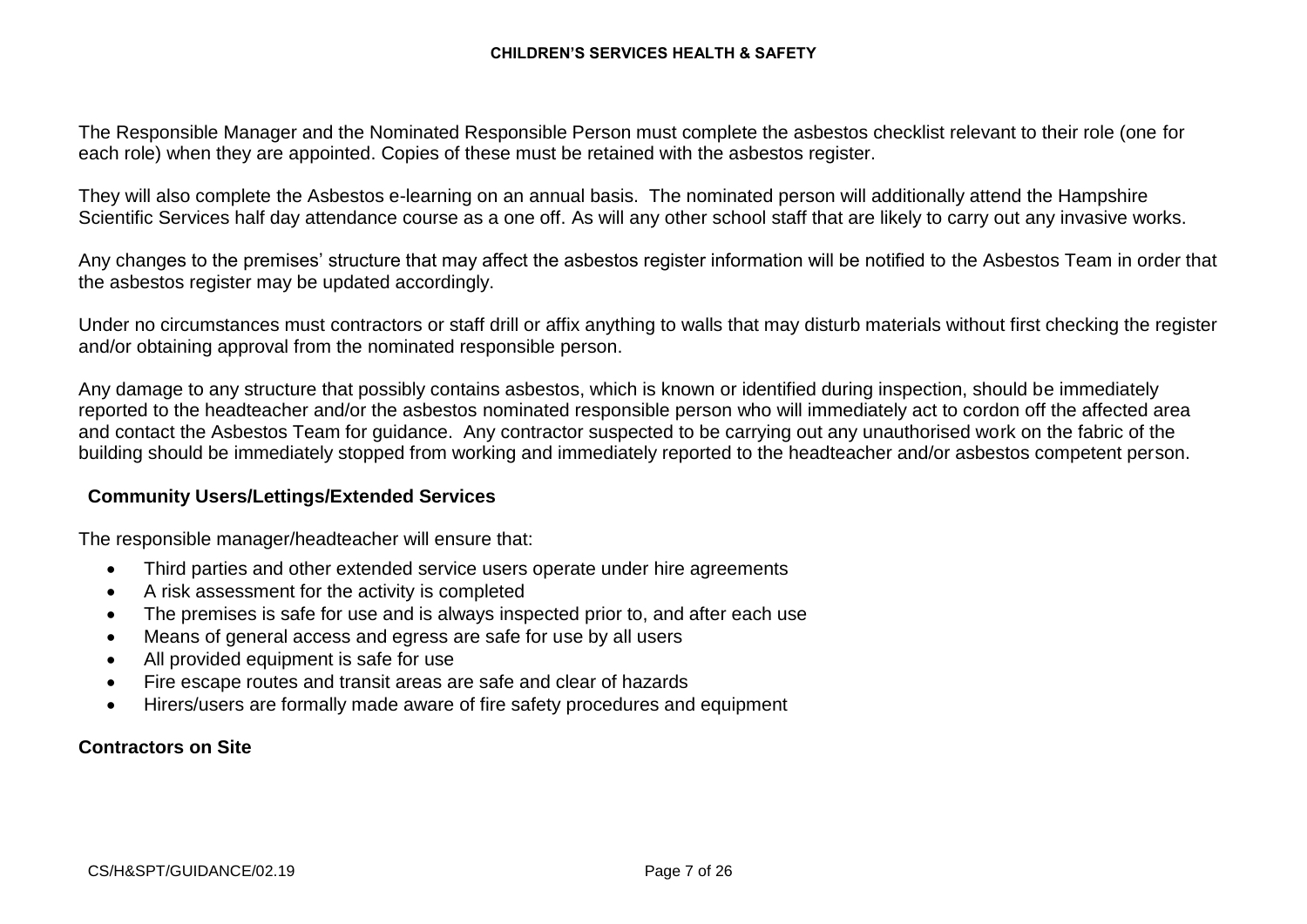It is recommended HCC minor works framework is always to be used for contractual work on the premises. Where the minor works frame work is not used appropriate safe selection of contractor's procedures are to be used to ascertain competence prior to engaging their services. The schools management surveyor should be contacted for further guidance.

All contractors must report to the school office where they will be asked to sign the visitors book and asbestos register. All contractors must be issued with the local written contractor induction brief that includes all relevant details of fire safety procedures & local safety arrangements.

School staff are responsible for monitoring work areas and providing appropriate supervision, moreso where the contractor's work may directly affect staff and pupils on the premises.

## **Curriculum Activities**

All safety management and risk assessments for curriculum based activities will be carried out under the control of the teachers using the appropriate codes of practice and safe working procedural guidance for Design & Technology, Science, Music, Physical Education & Sport, Art, Swimming and Drama as issued by CLEAPSS, HIAS and Hampshire County Council. Subject Leaders will be responsible for local risk management and ensuring that maintenance of equipment and premises in their areas of the curriculum are managed safely following the appropriate guidance.

## **Display Screen Equipment**

All users must complete the display screen equipment e-learning course every year without exception. All users must carry out periodic workstation assessments using the Corporate Workstation Assessment Form. Workstation assessments will be actioned as necessary by line managers and routinely reviewed at intervals not exceeding three years.

## **Electrical Equipment**

The responsible manager/headteacher will ensure that:

- Only authorised and competent persons are permitted to install or repair equipment
- Where 13-amp sockets are in use, only one plug per socket is permitted
- Equipment is not to be used if found to be defective in any way
- Defective equipment is to be reported & immediately taken out of use until repaired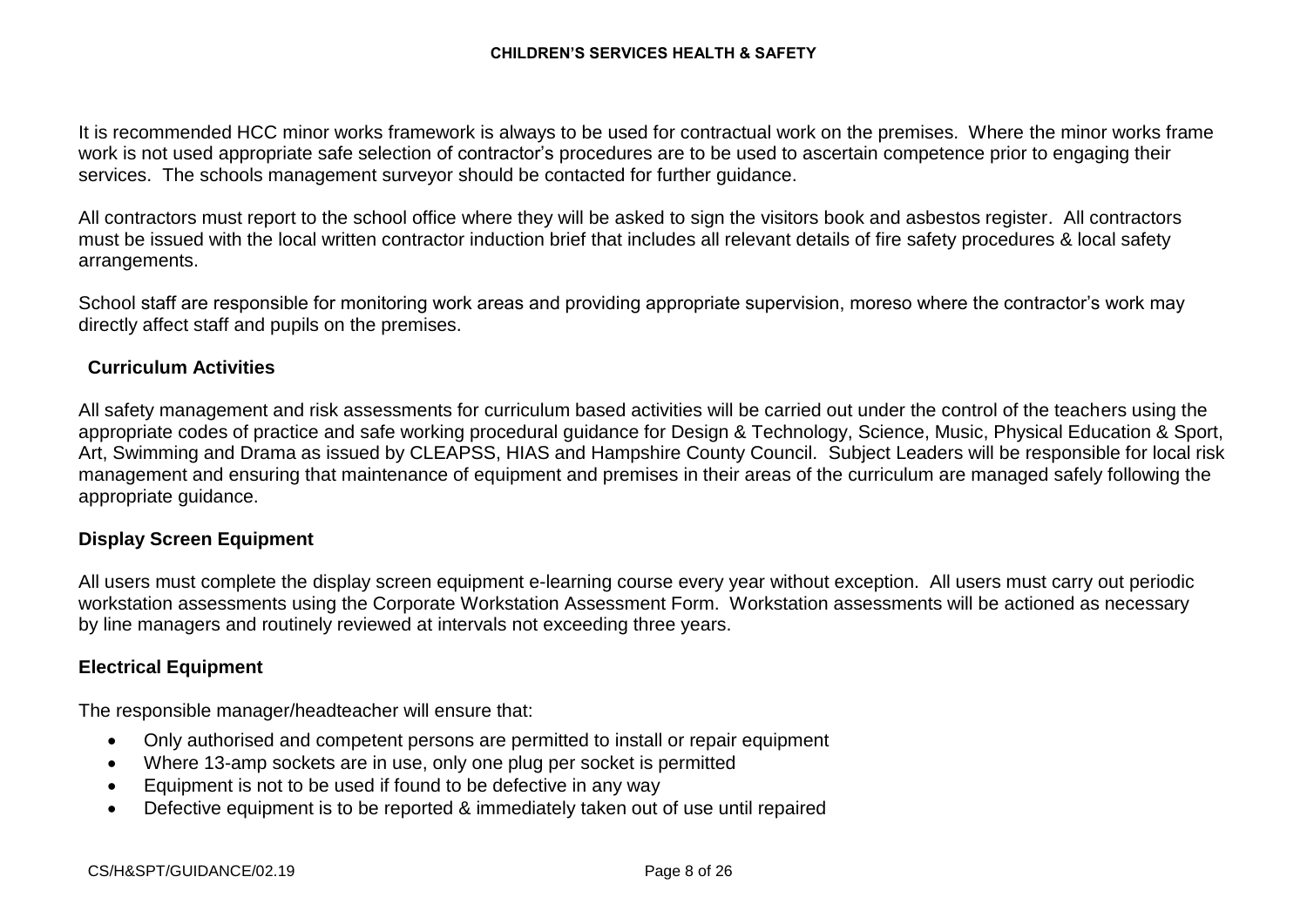- All portable electrical equipment will be inspected/tested annually.
- Equipment testing/inspection can only be carried out by a competent person.
- The competent person to be used is the Site Manager
- Private electrical equipment is not to be brought onto the premises or used unless its use is approved by management and it has been tested
- New equipment must be advised to the responsible manager/headteacher in order that it can be added to future PAT testing schedules

Any defective or suspected defective equipment, systems of work, fittings etc must be reported to the Site Manager and attended to as soon as possible.

# **Emergency Procedures**

General emergency evacuation for non-fire related emergencies is to be carried out in accordance with the school emergency evacuation plan. This plan will be in place as well as the fire evacuation plan.

All staff will receive a copy of the emergency evacuation plan at induction, and they will be periodically provided with updated information as the emergency evacuation plan is routinely reviewed and amendments are introduced.

Personal Emergency Evacuation Plans are to be completed, provided and reviewed for any vulnerable persons to be able to ensure safe, assisted evacuation in the event of an emergency incident.

# **Fire Safety**

Arrangements regarding fire safety are set out in the Fire Safety Manual. The fire safety co-ordinator is the competent person for fire safety on the premises and is the immediate point of contact for all fire safety related enquiries on site.

The responsible manager/headteacher will ensure through the fire safety co-ordinator that:

- All staff complete the mandatory fire safety induction e-learning course every year
- Fire safety procedures are readily available for all staff to read
- Fire safety information is provided to all staff at induction and periodically thereafter
- Fire safety notices are posted in the key areas of the building close to the fire points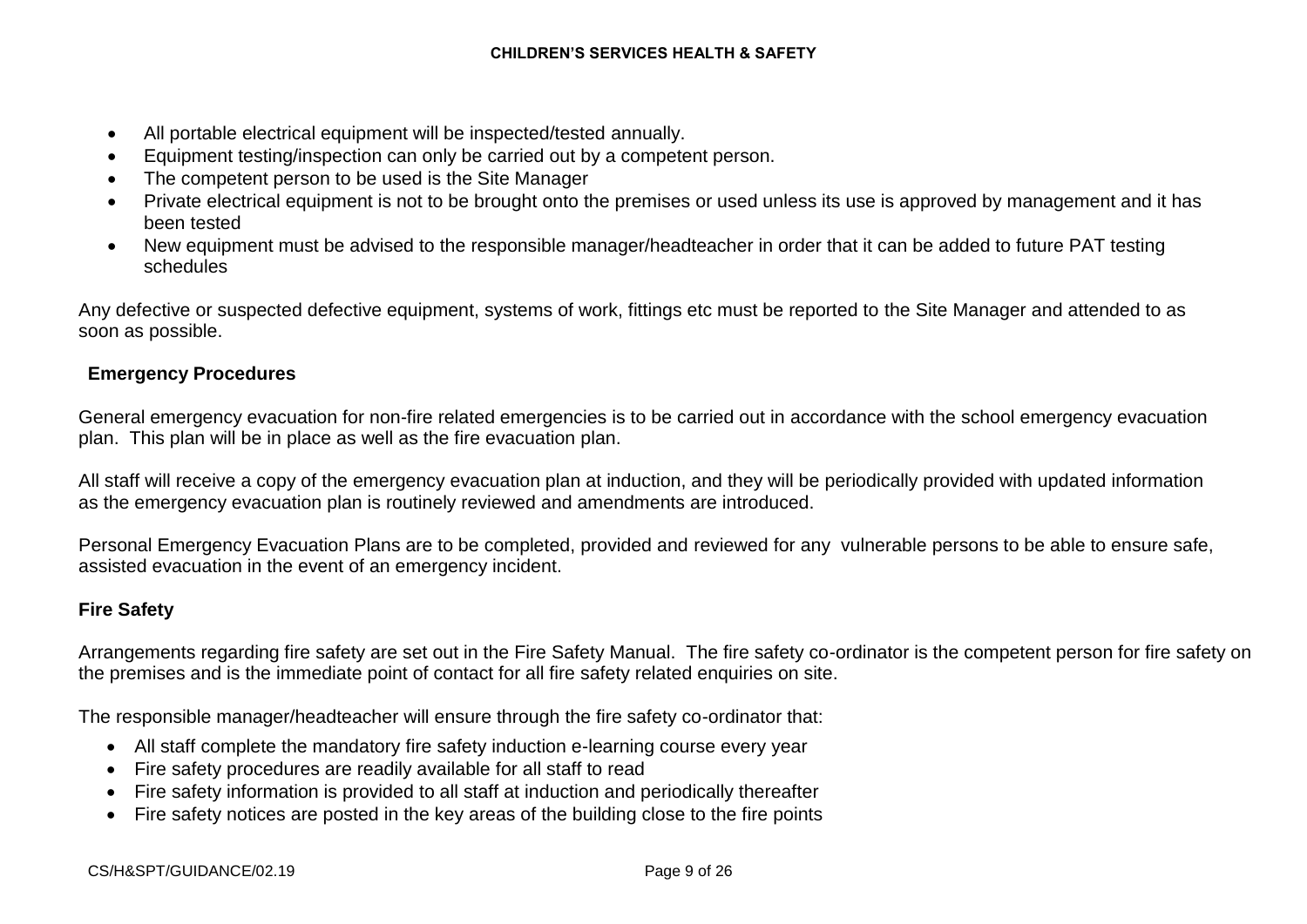- Evacuation routes and assembly points are clearly identified
- Staff are aware of their own responsibilities for knowing the location of fire points and fire exits. They should also know the location of the assembly point in the event of fire
- All staff are familiar with the flammable potential of materials and substances that they use and exercise maximum care in their use, especially with those marked *flammable*
- Fire evacuation procedures, fire safety training and fire alarm testing are carried out in accordance with corporate guidance and the premises fire safety manual
- The fire manual is reviewed annually by the fire safety co-ordinator and amended as required amendments are identified

# **First Aid**

Arrangements regarding first aid provision are set out in the First Aid Policy. The names and locations of the first aid trained staff on site are listed in the first aid policy and also clearly signposted around the school. See First Aid Policy for further details.

# **General Equipment**

All general equipment requiring statutory inspection and/or testing on site *(eg. boilers, hoists, PE equipment, climbing apparatus)* will be inspected by appropriate competent contractors as provided by the term contractor under Property Services arrangements, or as locally arranged.

Equipment is not to be used if found to be defective in any way. Defective equipment is to be reported and immediately taken out of use until repairs can be carried out.

# **Glazing**

Glass and glazing on site have been surveyed by Property Services and risk assessed by the school to ensure that there is suitable safety glass in the area which the glazing is located, this includes taking into account the activities undertaken and types of children at the school. The survey and assessment are kept electronically by the Site Manager and is reviewed and updated when there are changes to the premises.

# **Good Housekeeping**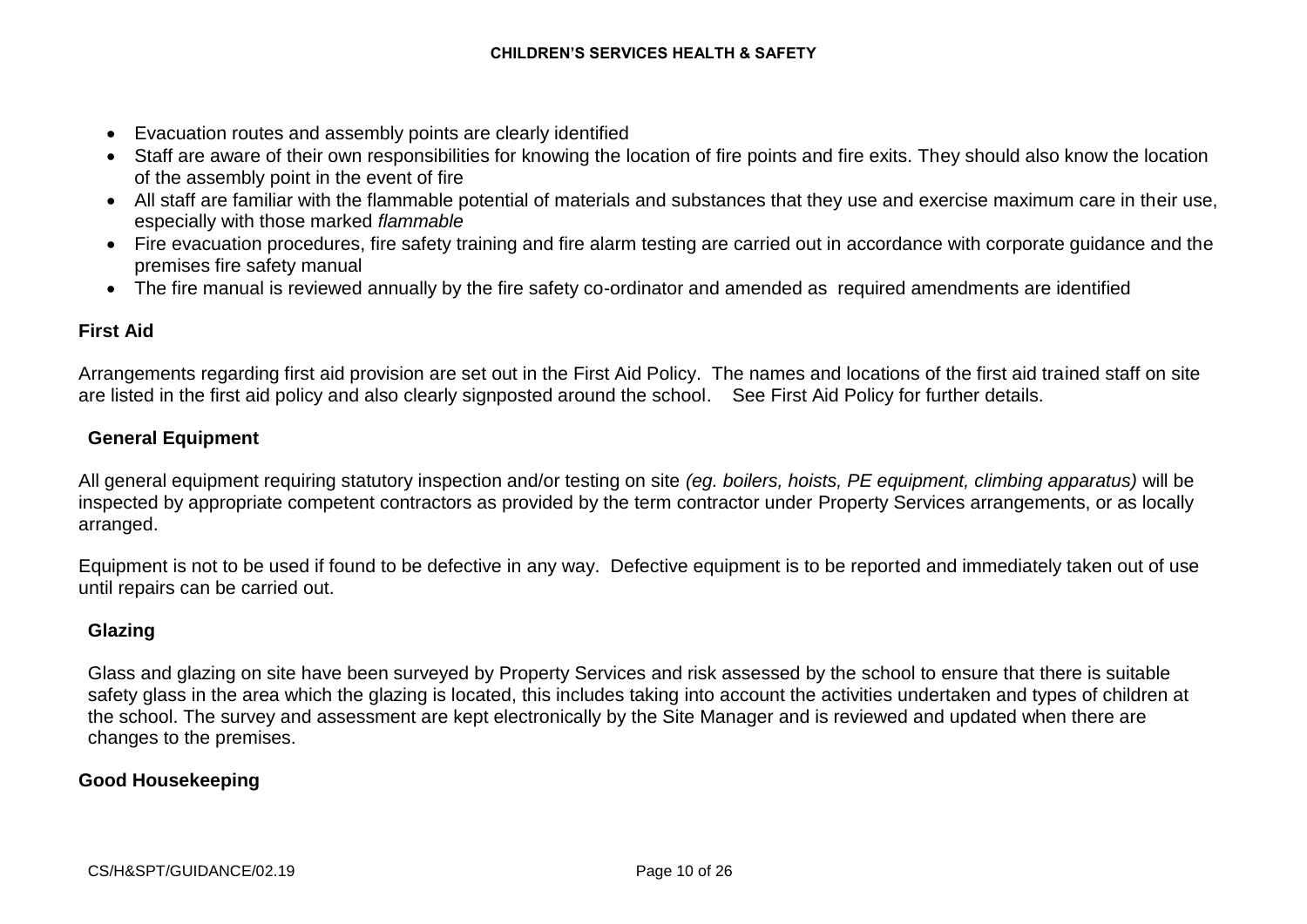Tidiness, cleanliness and efficiency are essential factors in the promotion of good health and safety. The following conditions are always to be adhered to:

- All corridors and passageways are kept free from obstruction
- Shelves in storerooms and cupboards are stacked neatly and not overloaded
- Floors are kept clean and dry, and free from slip and trip hazards
- Emergency exits, and fire doors are not obstructed in any way
- Supplies are stored safely in their correct locations
- Rubbish and litter are cleaned and removed at the end of each working day
- Poor housekeeping or hygiene conditions are immediately reported

## **Hazardous Substances**

Hazardous substances, materials, chemicals and cleaning liquids are not permitted to be used or brought into use on site unless material safety data sheets have been obtained and a documented COSHH assessment has been undertaken by the trained COSHH assessor, and the product has been approved for safe use on site by the headteacher. The premises COSHH assessor acting on behalf of the headteacher is the Site Manager.

When using a harmful substance, whether it is a material, cleaning fluid or chemical substance, staff must ensure that adequate precautions are taken to prevent ill-health in accordance with the COSHH assessment completed for that hazardous substance. Staff must never attempt to use a harmful substance unless adequately trained to do so, and then only when using the safe working practices and protective equipment identified in the COSHH assessment.

All hazardous substances are to be stored in the secure and signed storage when not in use which is the outside store cupboard. This is to remain locked at all times and the key is kept in the Site Manager's Cupboard.

## **Inspections and Monitoring**

Daily monitoring of the premises, through working routines and staff awareness, is expected to identify general safety concerns and issues which should be immediately recorded in the premises defect book and reported to the Site Manager.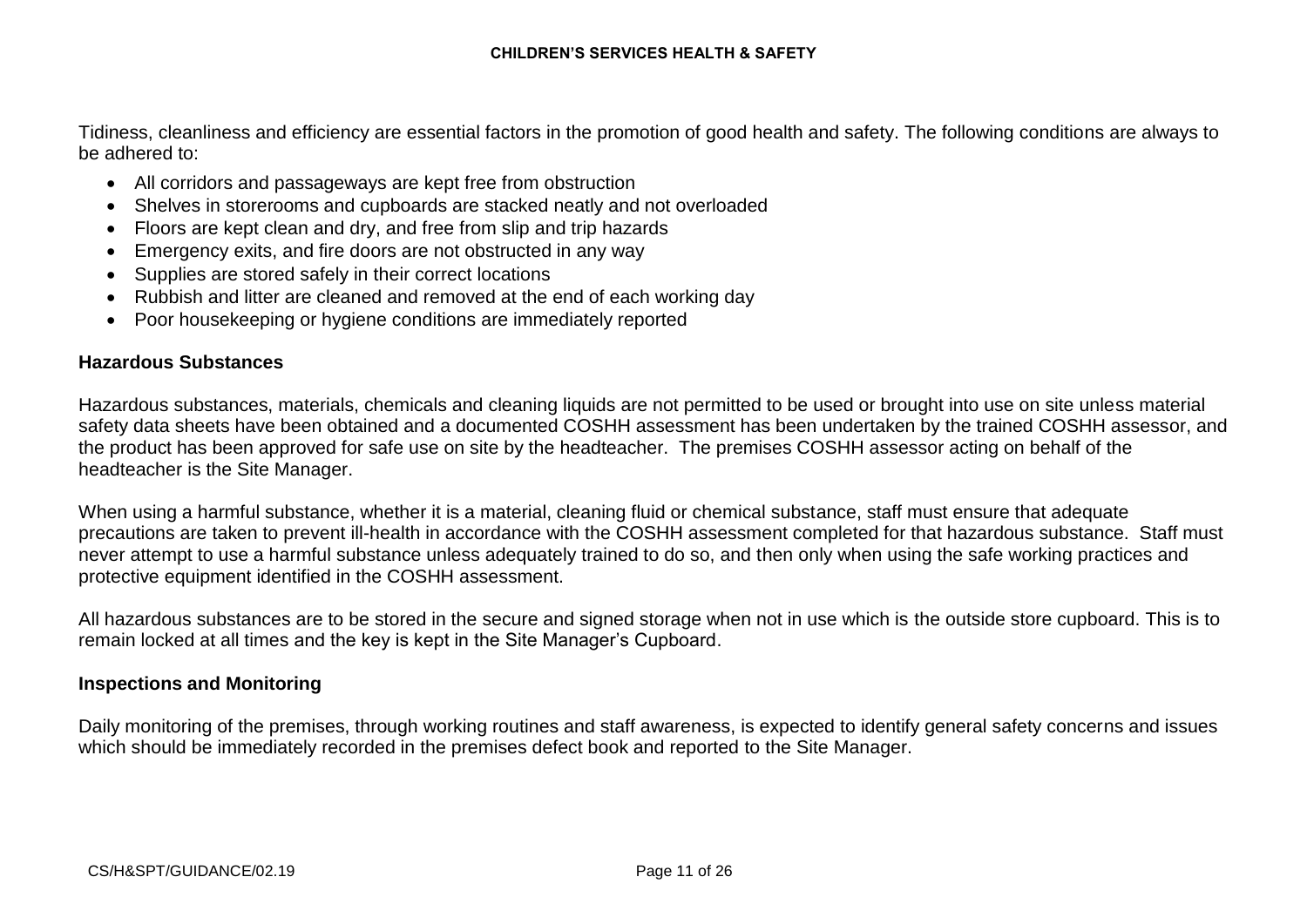Routine documented inspections of the premises will be carried out every month in accordance with the premises inspection schedule. Inspection findings are to be recorded on the locally adapted CSAF-005/CSAF-010(A/B/C) Premises Safety Inspection Checklist.

Defects identified during these routine documented inspections are to be immediately reported to the headteacher and recorded in the defect book. Any identified high level risks or safety management concerns are to be actioned by the Site Manager/Headteacher with support from the Hampshire Health and Safety Team (where required).

It is the schools responsibility that the termly H&S web monitoring form is completed by the Site Manager. This monitoring form will focus on different areas each term and is an integral part of the School and CSHST monitoring programmes.

## **Kitchens**

The main kitchen area is only to be used by authorised staff in accordance with the identified safe working procedures. Authority and procedures for local management of the main kitchen is HC3S. Any persons not normally authorised but wishing to enter the kitchen area must gain approval prior to entry and must strictly adhere to the kitchen safe working practices.

Safe working procedures and authorised access for other kitchen areas and food preparation areas are monitored by the Site Manager.

## **Legionella Management**

Legionella management on site is controlled by the Legionella competent person who will manage and undertake all procedures regarding Legionella in accordance with Hampshire County Council corporate procedure. Records of all related training will be retained for auditing purposes.

## **Lone Working**

Lone working increases the risks to the individual and as such needs to be kept to a minimum (both in terms of the frequency of lone working and the time spent undertaking the activity). To further reduce the risks lone workers should not undertake hazardous tasks whilst working alone, e.g.:

- Working at Height
- Using hazardous equipment/tools (i.e. hedge trimmers)

When lone working is undertaken it must only take place: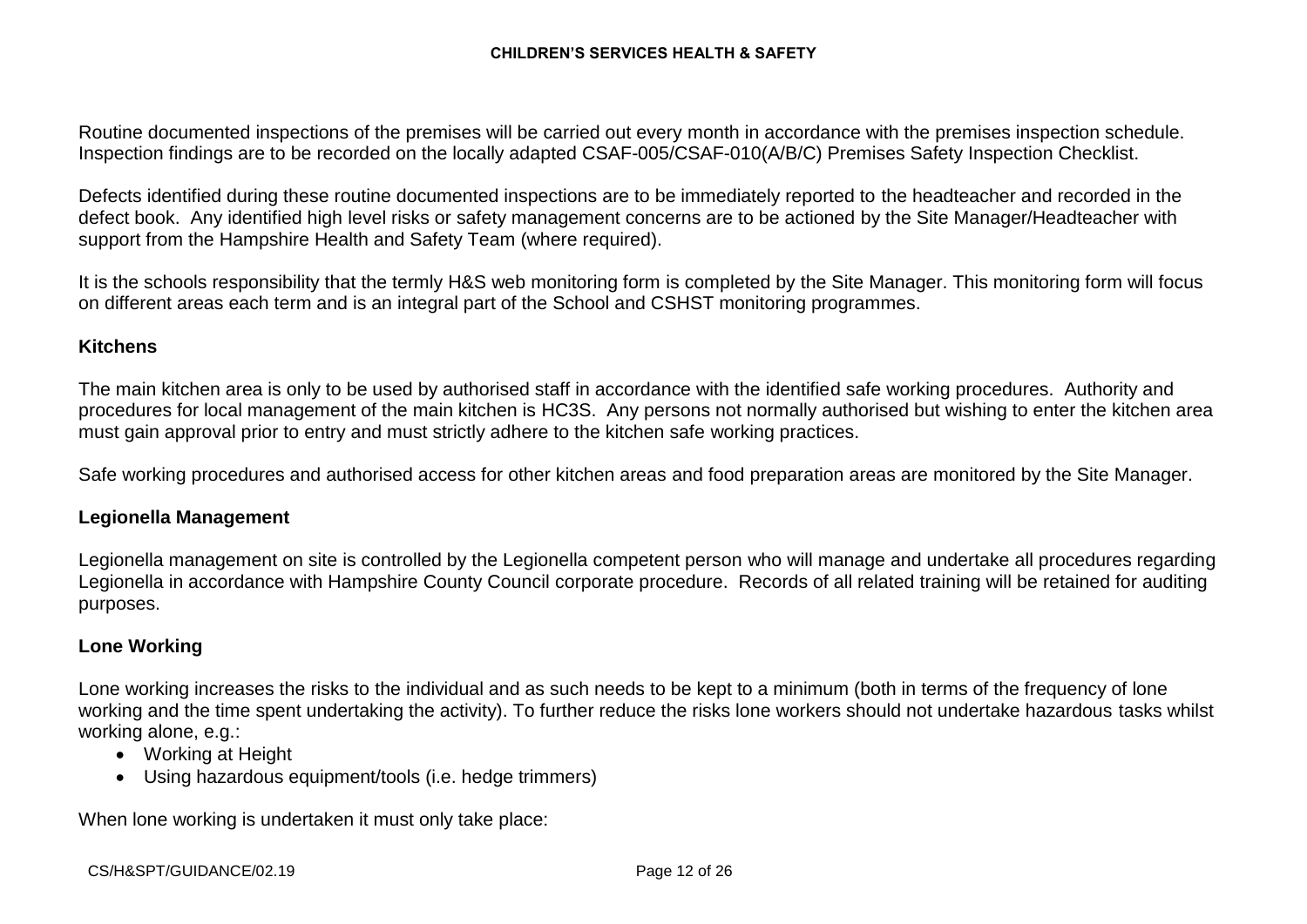- With the Headteacher's approval
- And be in accordance with the Corporate Lone Working Procedure where staff have been appropriately categorised and control measures have been identified and put into place.

All lone working is to be approved by the headteacher and is to be carried out in accordance with the premises lone working risk assessment and the local written procedures. Please refer to the school's lone working policy.

# **Moving and Handling**

All staff must complete the moving and handling e-learning course every year without exception. Staff are not permitted to regularly handle or move unreasonably heavy or awkward items, equipment or children unless they have attended specific moving and handling training and/or have been provided with mechanical aids in order to work safely.

Any significant moving and handling tasks are to be specifically risk assessed in order that training requirements and mechanical aids can be accurately determined to ensure that the task is carried out safely. The caretaker/site manager is expected to undertake regular physical work which would typically include significant moving and handling, so therefore they must attend a formal moving and handling course specific to the work requirements.

# **Off-site Activities**

Arrangements regarding off-site activities are managed in accordance with the Outdoor Education Service's procedures and guidance.

# **Provision of Information**

The responsible manager/headteacher will ensure that information systems are established so that staff are periodically provided with information regarding safety arrangements on the premises. These systems include staff meetings, staff emails/messages, the health and safety noticeboard and training. The Children's Services Health & Safety Team provide both general and specialist advice.

The *Health and Safety Law* poster is displayed on the Staff Room work area notice board.

## **Risk Assessment**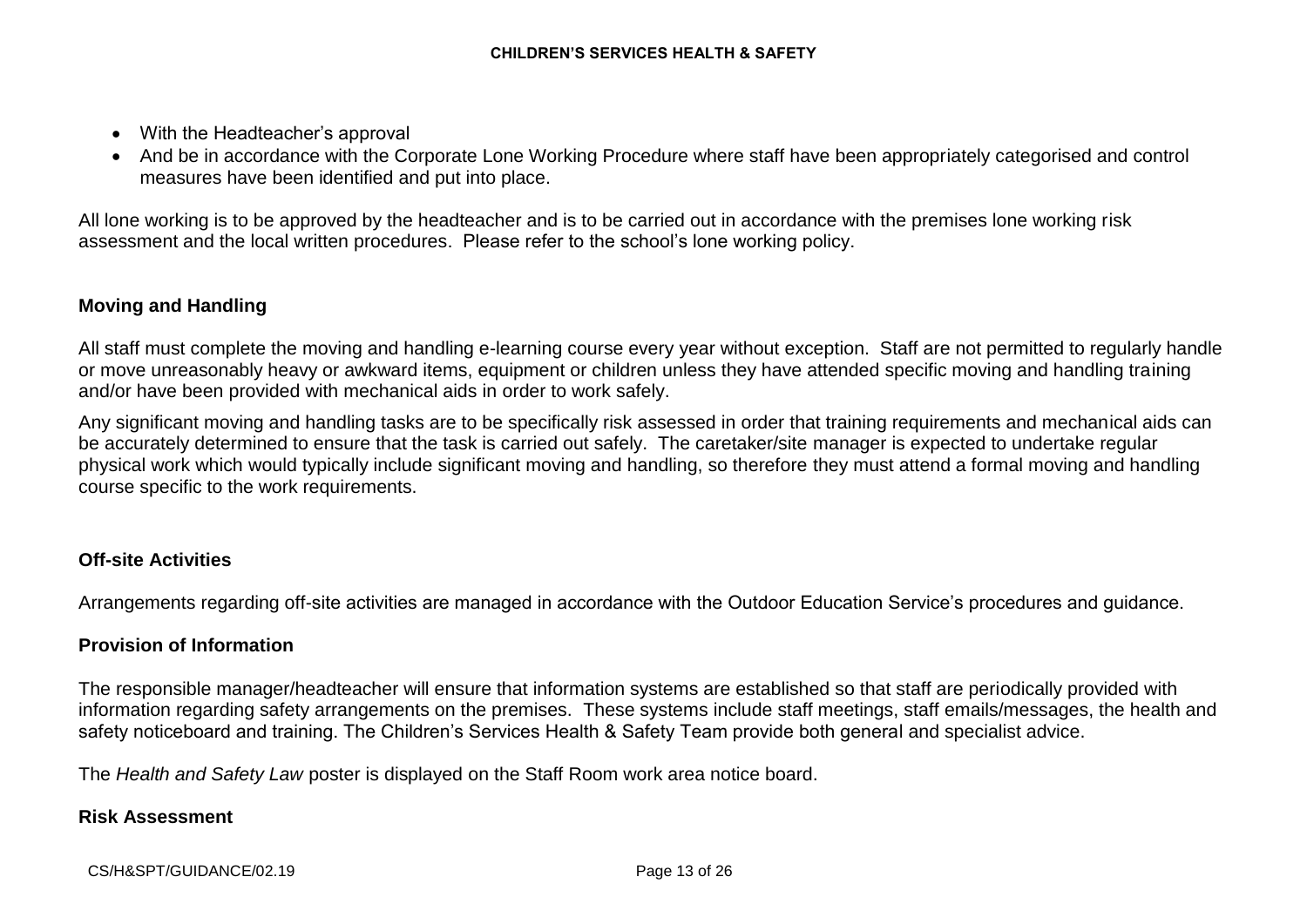General risk assessment management will be co-ordinated by the Site Manager in accordance with guidance contained in the Children's Services Risk Assessment Guidance Document.

Risk assessments must be undertaken for all areas where a significant risk is identified or a possibility of such risk exists.

The trained risk assessor on site who is the Site Manager will oversee the correct completion of risk assessments as appropriate. Risk assessments will be carried out by those staff with the appropriate knowledge and understanding in each area of work.

All risk assessments and associated control measures are to be approved and signed by the headteacher or their delegated member of staff prior to implementation.

Completed risk assessments are listed in the assessment register and will be reviewed periodically in accordance with each risk assessment's review date as listed for review in the premises bring-up diary system.

## **Smoking**

For the purposes of this policy smoking includes e-cigarettes/vaporizers

Smoking is not permitted on the premises.

## **Stress & Wellbeing**

Park Gate Primary School is committed to promoting high levels of health and wellbeing and recognises the importance of identifying & reducing workplace stressors.

Stress management through risk assessment and appropriate consultation with staff will be periodically reviewed and acted upon in accordance with the Health & Safety Executive's Stress Management Standards.

#### **Traffic Management**

Arrangements regarding on-site traffic safety are based on the findings from the traffic on site checklist and are set out in the Traffic Management Plan.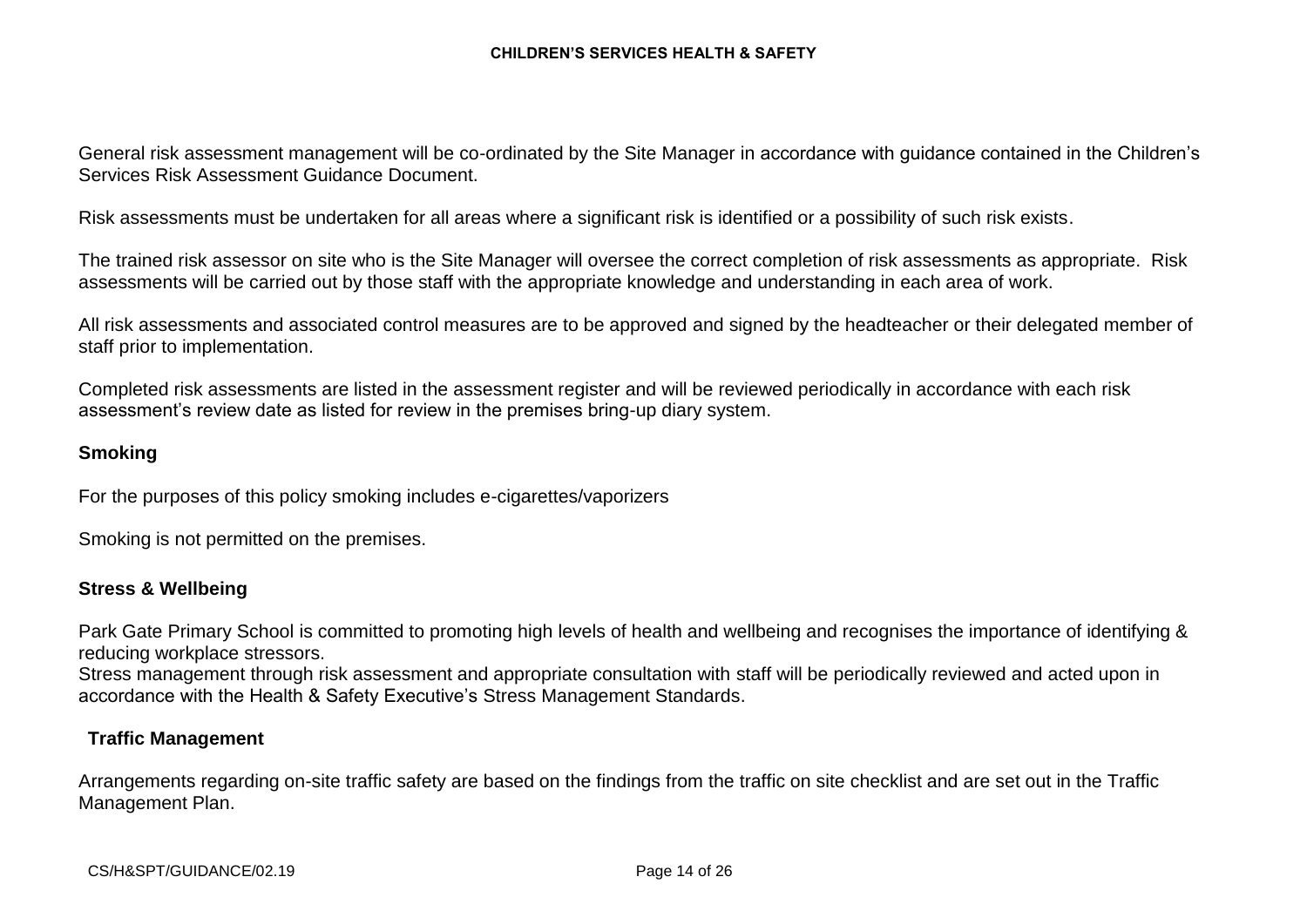These measures have then been shared with staff and the relevant provisions communicated to parents/visitors.

## **Training**

Health and safety induction training will be provided and recorded for all new staff/volunteers in accordance with the New Staff Induction Checklist.

The headteacher is responsible for ensuring that all staff/volunteers are provided with adequate information, instruction and training regarding their safety at work. A training needs analysis will be carried out from which a comprehensive health and safety training plan will be developed and maintained to ensure health and safety training is effectively managed for all staff who require it.

All staff will be provided with the following as a minimum training provision:

- Induction training regarding all the requirements of this health and safety policy
- Appropriate local training regarding risk assessments and safe working practices
- Updated training and information following any significant health and safety changes
- Specific training commensurate to their own role and activities
- Periodic refresher training that will not exceed three yearly intervals as relevant
- Appropriate annual e-learning courses to meet HCC mandatory corporate training requirements

Training records are held by the Headteacher who is responsible for co-ordinating all health and safety training requirements, maintaining the health and safety training plan, and managing the planning of refresher training for all staff.

## **Violent Incidents**

Violent, aggressive, threatening or intimidating behaviour towards staff, whether verbal, written, electronic or physical, will not be tolerated at Park Gate Primary School.

Staff should be categorised using the Corporate Control Menu and control measures documented on the Violence & Aggression Risk Assessment. This will be shared with relevant staff and reviewed on a regular basis.

Child on child violent incidents will be reported to the Headteacher/Senior Leader.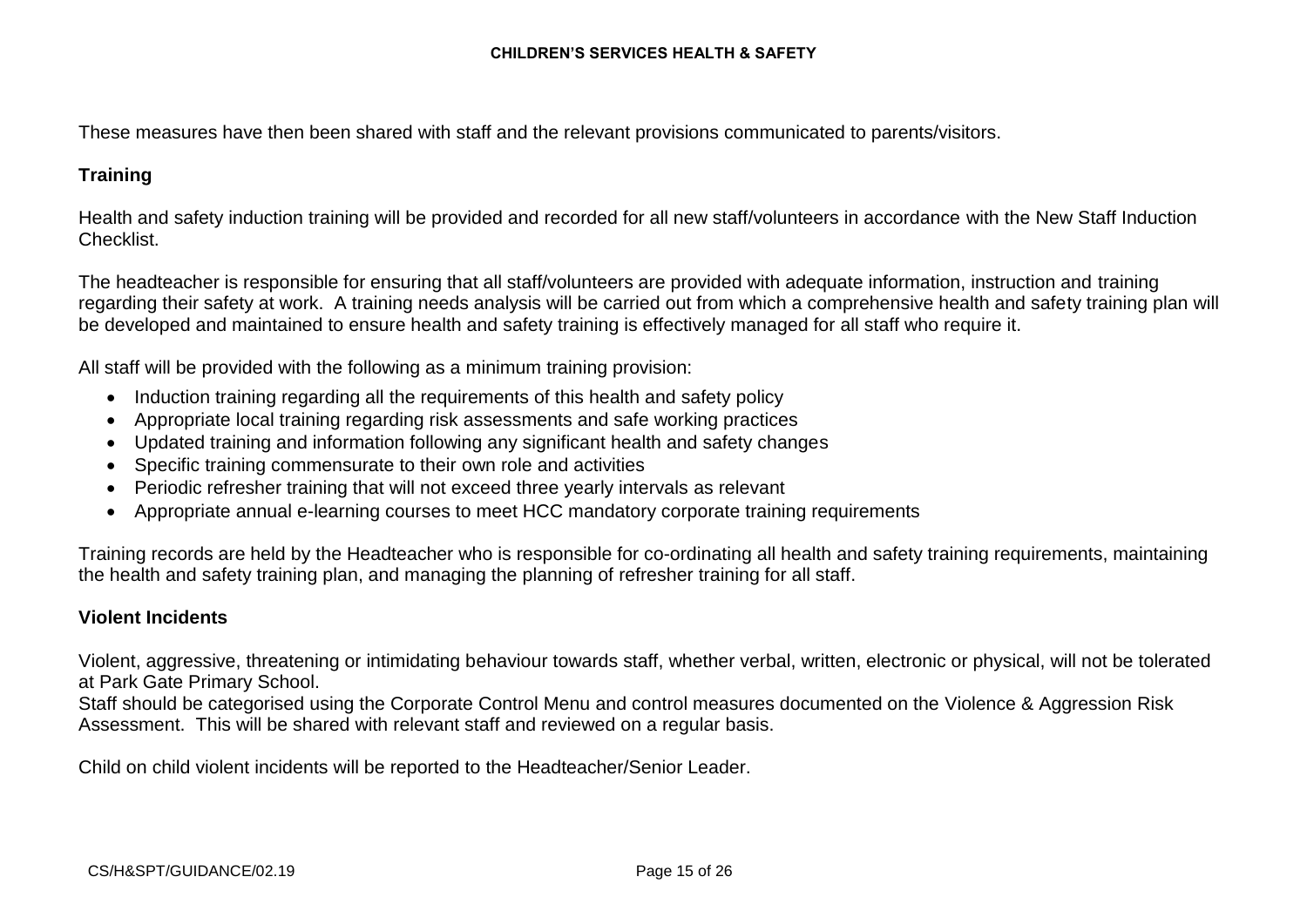Staff must report all such violent and aggressive incidents to ensure that there is an awareness of potential issues and/or injuries, and so as to enable incidents to be appropriately investigated so that reasonable actions may be taken to support those involved and reduce the risk of similar incidents occurring in the future.

Violent incident reporting is completely confidential. Intentional violent and aggressive incidents towards members of staff are to be reported using the on-line incident reporting system. Incidents will be reported as close to the incident date as possible and not in batches.

## **Visitors**

All visitors must initially report to the main reception where they will be provided with the key health, safety and fire safety information to enable them to act appropriately and safely in the event of an incident.

Visitors to the premises sign the visitors' book, are issued with a visitor's lanyard and asked to read the H&S notification.

## **Vulnerable Persons**

Where there are vulnerable persons (young, pregnant, those with a disability, those with temporary or permanent medical conditions etc) working or visiting the premises, a risk assessment will be completed and appropriate procedures implemented to ensure their health, safety and welfare whilst on site.

## **Work at Height**

Work at height is always to be undertaken in accordance with the Corporate Procedure on Work at Height. And the CSHST guidance. At Park Gate Primary School general work at height will be undertaken in accordance with the on-site generic risk assessment for work at height which identifies general requirements and safe working practices. Specific or higher risk tasks will be carried out in accordance with a specific risk assessment for that task.

The competent person for work at height on the premises who has attended the Caretaker Support Service Ladder & Stepladder Safety half-day course is the Site Manager and they are authorised to:

- Use steps, stepladders and leaning ladders in accordance with their training
- Provide step stool instructional training briefs to staff
- Provide stepladder and steps training to staff using the Children's Services *Stepladder & Steps Safety* user training PowerPoint presentation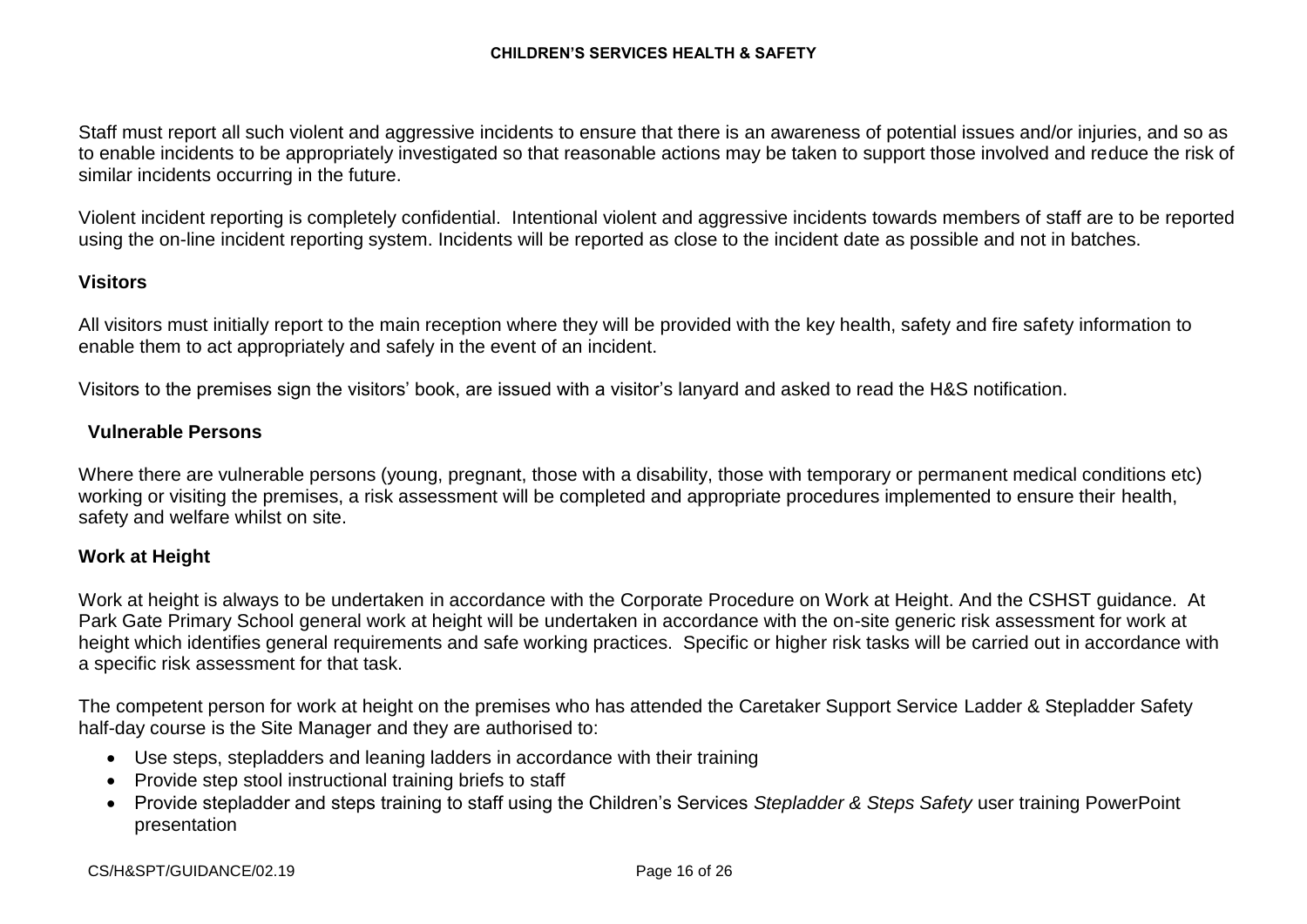- Carry out periodic inspections of all on-site ladders, stepladders and podium steps
- Remove access equipment from use if defective or considered inappropriate for use

The competent person for work at height and all other staff are not permitted to use any other access equipment for work at height without specific training. This includes the use of scaffolding, mobile towers and mobile elevated work platforms.

Children's Services staff will not be permitted to work on roofs, unless they have suitable edge protection and safe access arrangements.

Work at height on the premises is only permitted to take place under the following conditions:

- Any work to be carried out at height must be underpinned by a risk assessment
- Access equipment selected for work at height must be selected by the competent person and only used as specified in the risk assessment
- Any staff working at height must be appropriately trained to use the access equipment
- Staff are not to improvise or use alternative access methods of their own choice
- Use of any furniture, including tables and chairs, is **forbidden** for any work at height
- Staff may only use step stools if they have received a local instructional training brief
- Staff may only use stepladders if they have attended the Ladder stepladder training or have received training from the ladder and stepladder competent person (using the CSHST Stepladder & Step Safety PowerPoint presentation).
- Staff may only use leaning ladders if they have personally attended the Caretaker Support Service Ladder & Stepladder Safety halfday course within the last three years
- Any safety concerns about a work at height task must be raised prior to work starting
- Access equipment used on site such as ladders and stepladders must only be that provided and are never to be lent to, or borrowed from third parties or contractors
- Contractors working at height are to be appropriately supervised and must only use their own access equipment

# **Further Reading (all available from the school office on request)**

- A. Supporting Pupils with Medical Conditions
- B. Child Protection Policy
- C. Safeguarding Policy
- D. Emergency Evacuation Plan
- E. Fire Safety Manual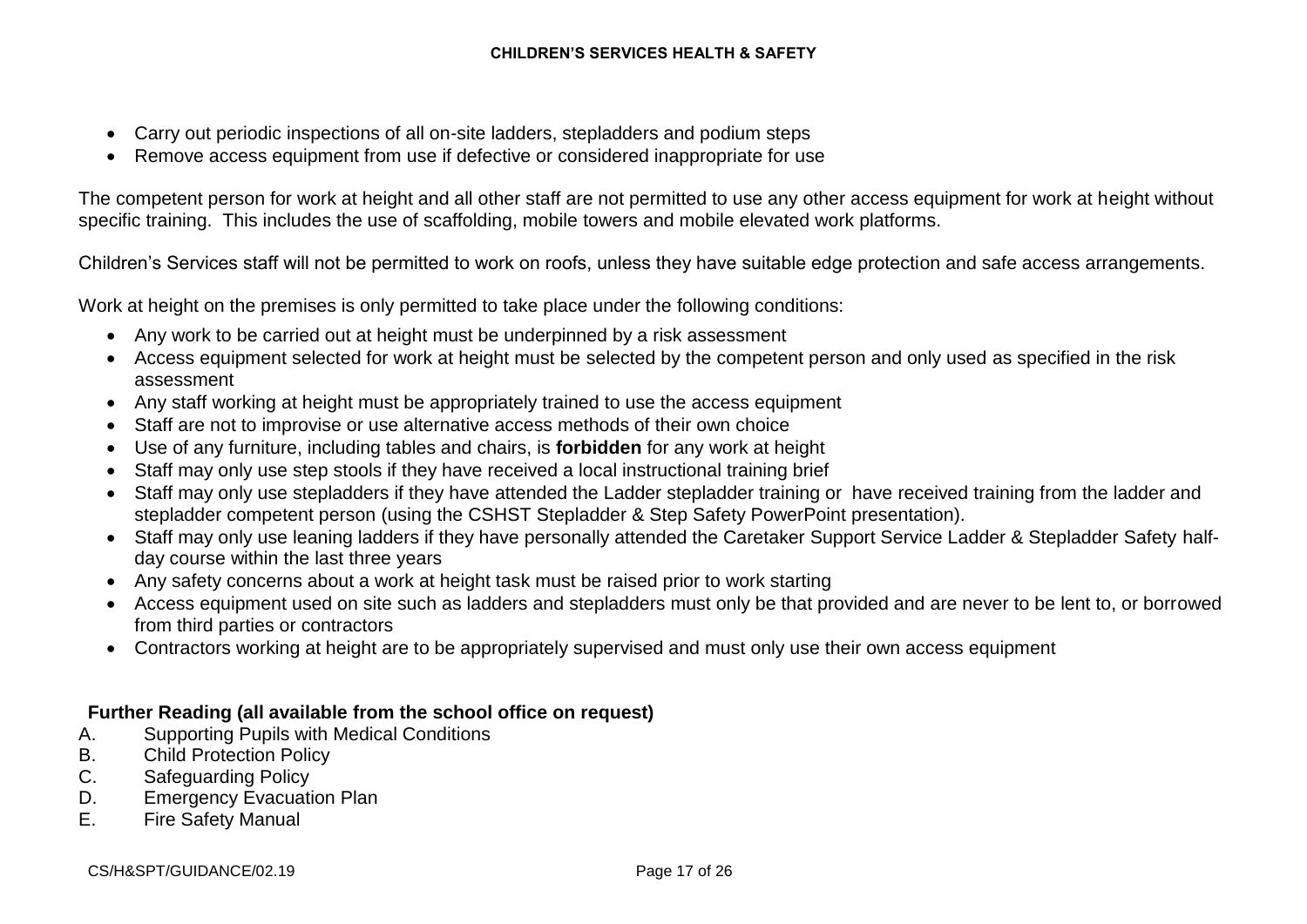- F. First Aid Policy
- G. Physical Intervention Policy<br>H. Lone Working Procedure
- Lone Working Procedure
- I. Asbestos Register<br>J. COSHH Sheets (ad
- J. COSHH Sheets (accessible from Medical Room)
- Risk Assessments (accessible from Medical Room)
- L. Covid19 Risk Assessment Appendix 1 attached

**Approved by Full Governing Body: 25 th January 2022 Renewal: January 2023**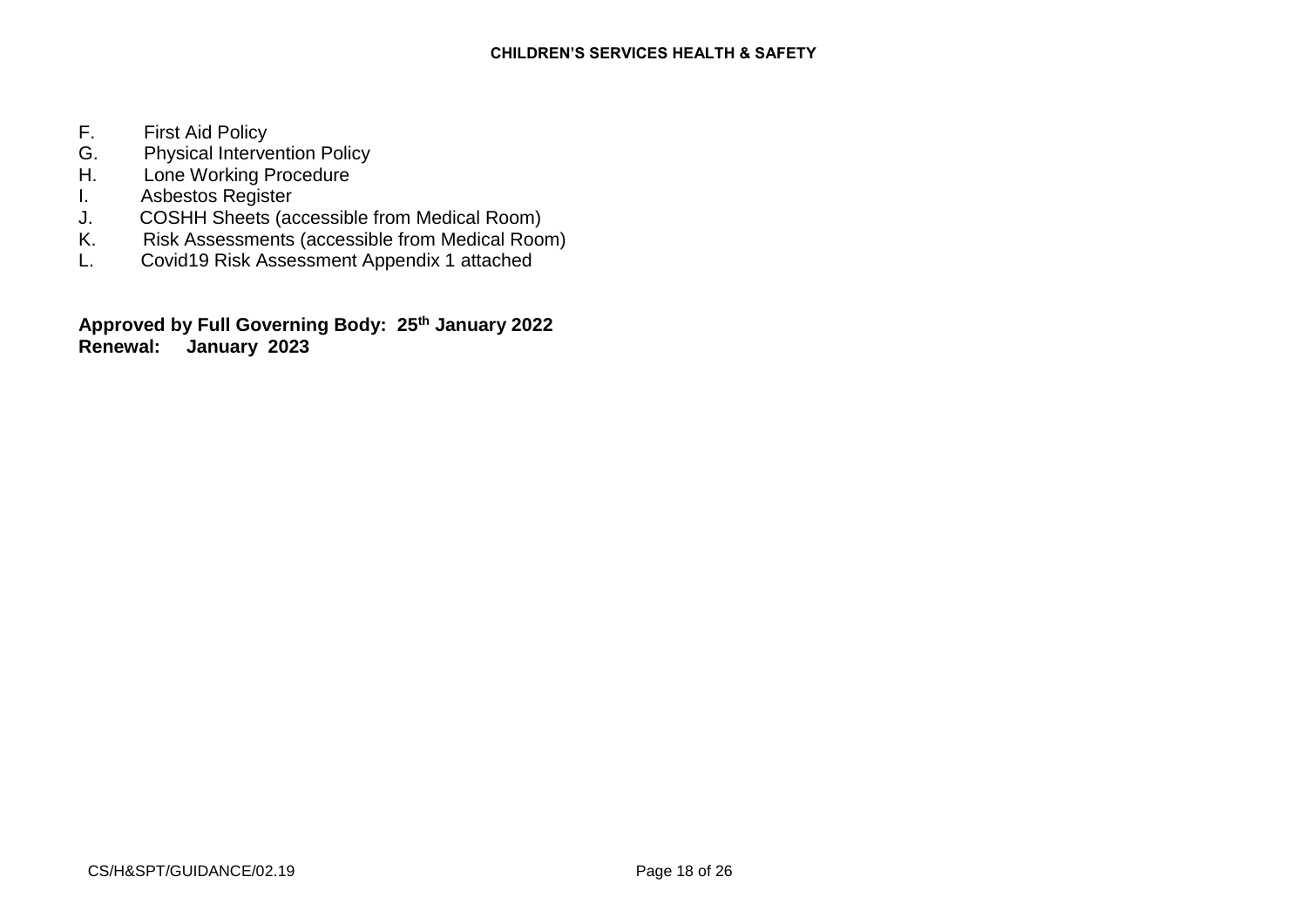| <b>APPENDIX 1:</b><br><b>COVID-19 Risk Assessment</b><br><b>Updated 24/2/2022</b> |                                               |                                                                                                                                                                                                                                                                                                                                                                                                                                                                                                                                                                                                           |                                                                                                                                                                           |                        |                                |                                               |  |
|-----------------------------------------------------------------------------------|-----------------------------------------------|-----------------------------------------------------------------------------------------------------------------------------------------------------------------------------------------------------------------------------------------------------------------------------------------------------------------------------------------------------------------------------------------------------------------------------------------------------------------------------------------------------------------------------------------------------------------------------------------------------------|---------------------------------------------------------------------------------------------------------------------------------------------------------------------------|------------------------|--------------------------------|-----------------------------------------------|--|
| <b>What are</b><br>the<br>hazards?                                                | <b>Who</b><br>might be<br>harmed<br>and how?  | What are you already doing (existing Control Measures)?                                                                                                                                                                                                                                                                                                                                                                                                                                                                                                                                                   | Do you need to<br>do anything<br>else to manage<br>this risk<br><b>Additional</b><br>Control<br>Measures)?<br><b>ADD TO</b><br><b>WHERE</b><br><b>NEEDED</b><br>(ONGOING) | <b>Action by whom?</b> | <b>Action by</b><br>when?      | <b>Risk</b><br>Level                          |  |
| Group<br>transmission                                                             |                                               | The school is operating in line with the DfE Schools Operational Guidance<br>Covid-19 and the following risks have assessed in line with our local<br>conditions.                                                                                                                                                                                                                                                                                                                                                                                                                                         |                                                                                                                                                                           |                        |                                | LOW<br>(monitor<br>and change<br>accordingly) |  |
|                                                                                   | Pupils<br>Staff<br><b>Visitors</b><br>Parents | Keep occupied spaces well ventilated<br>Rooms ventilated by opening external windows, and opening internal doors. If<br>necessary, external opening doors may also be used (if they are not fire doors<br>and where safe to do so). Balance the need for increased ventilation while<br>maintaining a comfortable temperature. Opening doors to let air flow through at<br>playtimes and lunchtimes. Check CO2 monitors regularly and inform SLT of<br>areas of poor ventilation.                                                                                                                         |                                                                                                                                                                           | CT/LSA                 | <b>CONTINUOUS</b>              |                                               |  |
|                                                                                   |                                               | People who are ill stay at home<br>The symptoms are; a new continuous cough or high temperature, or has a loss of,<br>or change in their normal sense of taste or smell.<br>If staff, pupils or any other adults have symptoms, they do not come into school<br>for 10 days from the start of their symptoms. If they have tested positive in the<br>last 10 days they do not come into school.  Inform head/deputy (staff), admin<br>office (parents) of symptoms and test results immediately. Return to work from<br>day 6 onwards if negative test result received on two consecutive days from day 5 |                                                                                                                                                                           | STAFF/PARENTS          | <b>CONTINUOUS</b>              |                                               |  |
| Group<br>Transmission                                                             |                                               | and feel well enough.<br>Developing covid symptoms during the day<br>If anyone in school develops covid symptoms (as above), however mild, they<br>must go home and follow public health advice. Parents will be called to collect<br>children who have symptoms. The school is working to the follow guidance;                                                                                                                                                                                                                                                                                           |                                                                                                                                                                           | STAFF/PARENTS          | <b>WHEN</b><br><b>REQUIRED</b> |                                               |  |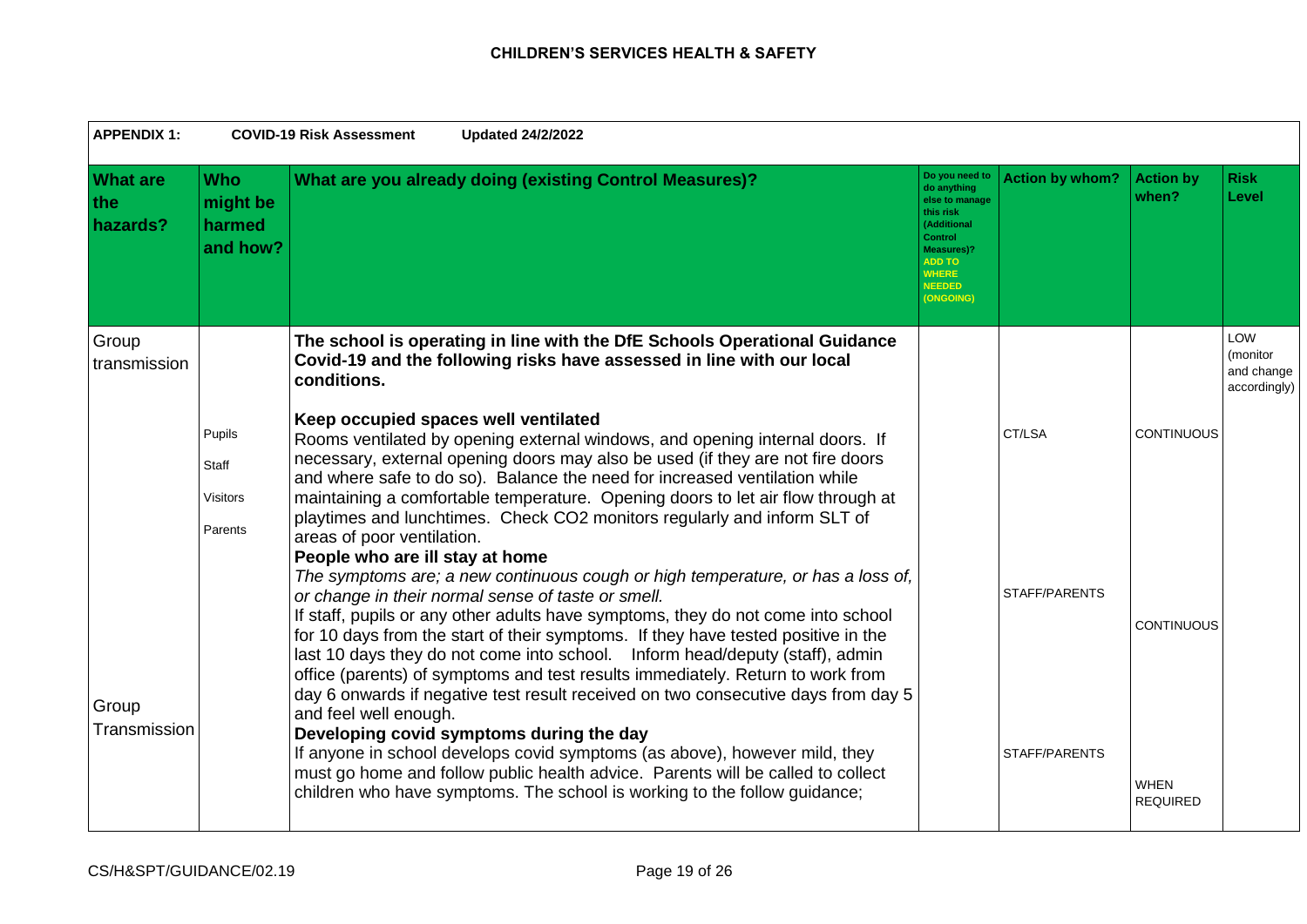| <b>APPENDIX 1:</b><br><b>COVID-19 Risk Assessment</b><br><b>Updated 24/2/2022</b> |                                              |                                                                                                                                                                                                                                                                                                                                                                                                                                                                                                          |                                                                                                                                                                            |                        |                                |                      |
|-----------------------------------------------------------------------------------|----------------------------------------------|----------------------------------------------------------------------------------------------------------------------------------------------------------------------------------------------------------------------------------------------------------------------------------------------------------------------------------------------------------------------------------------------------------------------------------------------------------------------------------------------------------|----------------------------------------------------------------------------------------------------------------------------------------------------------------------------|------------------------|--------------------------------|----------------------|
| <b>What are</b><br>the<br>hazards?                                                | <b>Who</b><br>might be<br>harmed<br>and how? | What are you already doing (existing Control Measures)?                                                                                                                                                                                                                                                                                                                                                                                                                                                  | Do you need to<br>do anything<br>else to manage<br>this risk<br>(Additional<br>Control<br><b>Measures)?</b><br><b>ADD TO</b><br><b>WHERE</b><br><b>NEEDED</b><br>(ONGOING) | <b>Action by whom?</b> | <b>Action by</b><br>when?      | <b>Risk</b><br>Level |
|                                                                                   |                                              | https://www.gov.uk/government/publications/covid-19-people-with-covid-19-and-<br>their-contacts/covid-19-people-with-covid-19-and-their-contacts<br>If a pupil is awaiting collection, they should wait outside (under the canopy) with<br>an adult who will be socially distanced. Appropriate PPE should also be used if<br>close contact is necessary and a child needs to wait indoors. Any rooms they use<br>should be cleaned after they have left and not used until cleaning has taken<br>place. |                                                                                                                                                                            | CT/LSA                 |                                |                      |
|                                                                                   |                                              | <b>Tracking positive cases</b><br>Cases in school to be tracked and school to follow outbreak management plan<br>when numbers are assessed as increasing rapidly in a class, year group or<br>across the school. If 7 cases in a class are recorded at one time the school will<br>review step up measures and action accordingly.<br>Those who are Extremely Clinically Vulnerable and Clinically Vulnerable<br>All clinically extremely vulnerable (CEV) children should attend school in line with    |                                                                                                                                                                            | <b>ADMIN/HT</b>        | <b>WHEN</b><br><b>REQUIRED</b> |                      |
| Group                                                                             |                                              | the following guidance<br>https://www.gov.uk/government/publications/quidance-on-shielding-and-<br>protecting-extremely-vulnerable-persons-from-covid-19/guidance-on-shielding-<br>and-protecting-extremely-vulnerable-persons-from-covid-19<br>https://www.gov.uk/government/publications/covid-19-guidance-for-people-whose-<br>immune-system-means-they-are-at-higher-risk/covid-19-guidance-for-people-whose-<br>immune-system-means-they-are-at-higher-risk                                         |                                                                                                                                                                            | <b>PARENTS</b>         | WHERE<br><b>REQUIRED</b>       |                      |
| transmission                                                                      |                                              | <b>Classroom Organisation</b><br>Equipment to be cleaned twice a day. KS2 continue to use wallets for frequently<br>used items and KS1 fog twice daily.<br>Social distancing                                                                                                                                                                                                                                                                                                                             |                                                                                                                                                                            | CT/LSA                 | <b>CONTINUOUS</b>              |                      |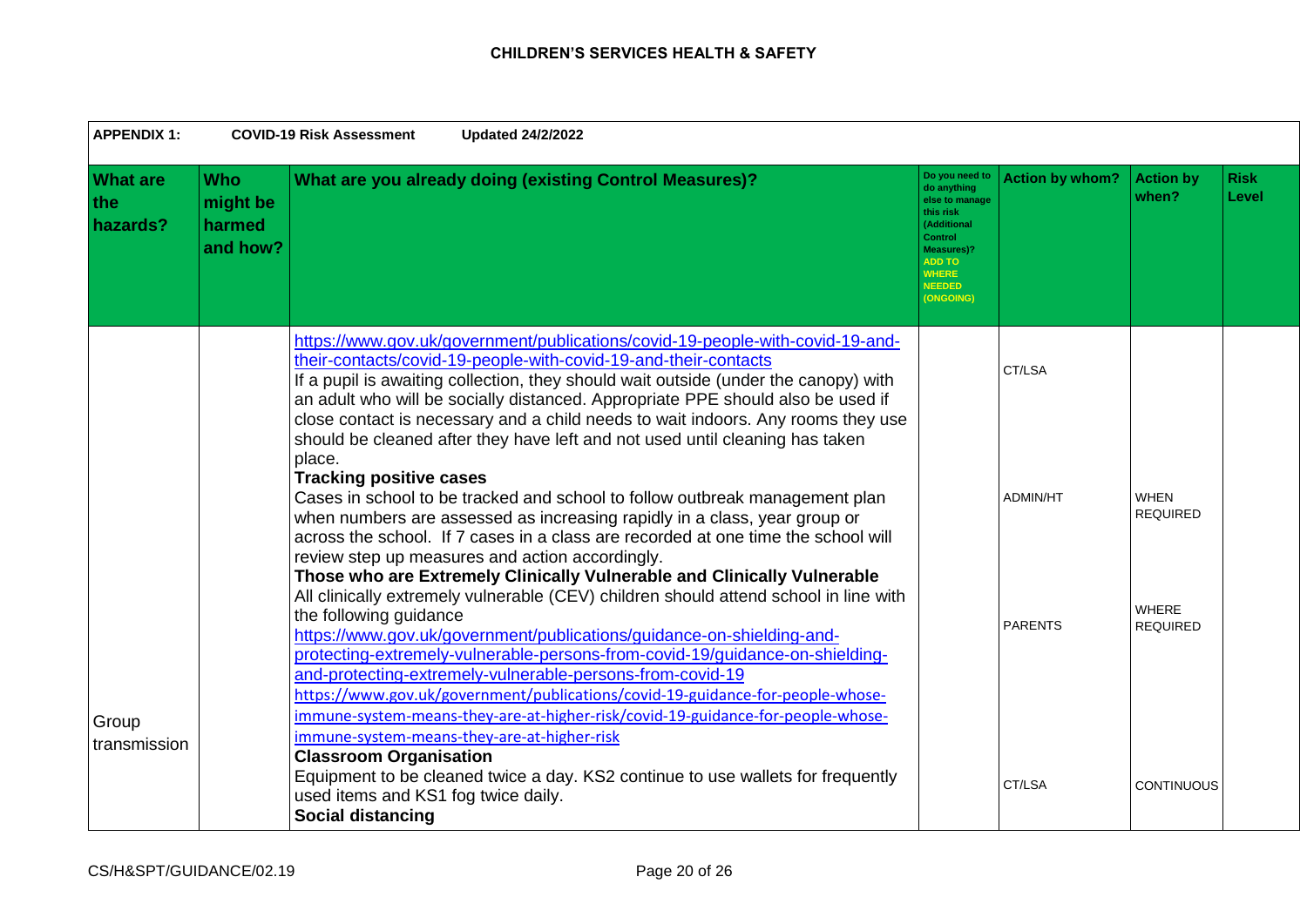| <b>APPENDIX 1:</b>                 |                                              | <b>COVID-19 Risk Assessment</b><br><b>Updated 24/2/2022</b>                                                                                                                                                                                                                                                                                                                                                                                                                                                                                                                                                                                                                                                                                                                                                                                                                                                                                                                                                                                                                                                                                                                                                                                                                                                                                                                                                                                                                                                                                     |                                                                                                                                                                                   |                                                 |                           |                      |
|------------------------------------|----------------------------------------------|-------------------------------------------------------------------------------------------------------------------------------------------------------------------------------------------------------------------------------------------------------------------------------------------------------------------------------------------------------------------------------------------------------------------------------------------------------------------------------------------------------------------------------------------------------------------------------------------------------------------------------------------------------------------------------------------------------------------------------------------------------------------------------------------------------------------------------------------------------------------------------------------------------------------------------------------------------------------------------------------------------------------------------------------------------------------------------------------------------------------------------------------------------------------------------------------------------------------------------------------------------------------------------------------------------------------------------------------------------------------------------------------------------------------------------------------------------------------------------------------------------------------------------------------------|-----------------------------------------------------------------------------------------------------------------------------------------------------------------------------------|-------------------------------------------------|---------------------------|----------------------|
| <b>What are</b><br>the<br>hazards? | <b>Who</b><br>might be<br>harmed<br>and how? | What are you already doing (existing Control Measures)?                                                                                                                                                                                                                                                                                                                                                                                                                                                                                                                                                                                                                                                                                                                                                                                                                                                                                                                                                                                                                                                                                                                                                                                                                                                                                                                                                                                                                                                                                         | Do you need to<br>do anything<br>else to manage<br>this risk<br>(Additional<br><b>Control</b><br><b>Measures)?</b><br><b>ADD TO</b><br><b>WHERE</b><br><b>NEEDED</b><br>(ONGOING) | <b>Action by whom?</b>                          | <b>Action by</b><br>when? | <b>Risk</b><br>Level |
| Group<br>transmission              |                                              | Recommended adults remain 1m apart when possible.<br><b>Drop Off and Pick Up Times</b><br><b>Drop Off Arrangements</b><br>School gate will be open from 8.30am - 8.45am<br>Gates locked at 8.45am. Registers taken at 8.50am and children arriving<br>after 8.50am are marked as late. Year 5 and 6 enter school through top gate.<br>Rest of school through playground gates. Three exits available for leaving site for<br>parents (side, top or playground).<br>Parents leave through side gate or walk around if they have dropped off to KS2.<br>Children to enter classrooms straight away and staff to greet Year R and KS1 at<br>the door. All Year R, 1 a 2 children and parents will enter through the usual drop<br>off gate and leave by the side playground gate. KS2 children wherever possible<br>will come through the gate alone and walk to their class. Two members of staff<br>on the gates in the morning. One at the top gate and one on the main gate. The<br>children enter through their allocated classroom doors. Oak Class will enter<br>through the Year 5/6 shared area doors.<br>Teachers to be in class for 8.25am.<br><b>Pick Up Arrangements</b><br><b>Pick Up Times</b><br>Pick up times are as follows;<br>2.55pm Year R, 1 and 2<br>3.00pm Year 3, 4, 5 and 6<br>Gates open just before 2.55pm. Year R and KS1 parents to wait by the blue<br>fence outside each classroom. Key Stage 2 teachers to wait by their class area<br>on the playground and sent to parents who are picking up. Parents can then |                                                                                                                                                                                   | <b>PARENTS</b><br><b>PUPILS</b><br><b>STAFF</b> | <b>CONTINUOUS</b>         |                      |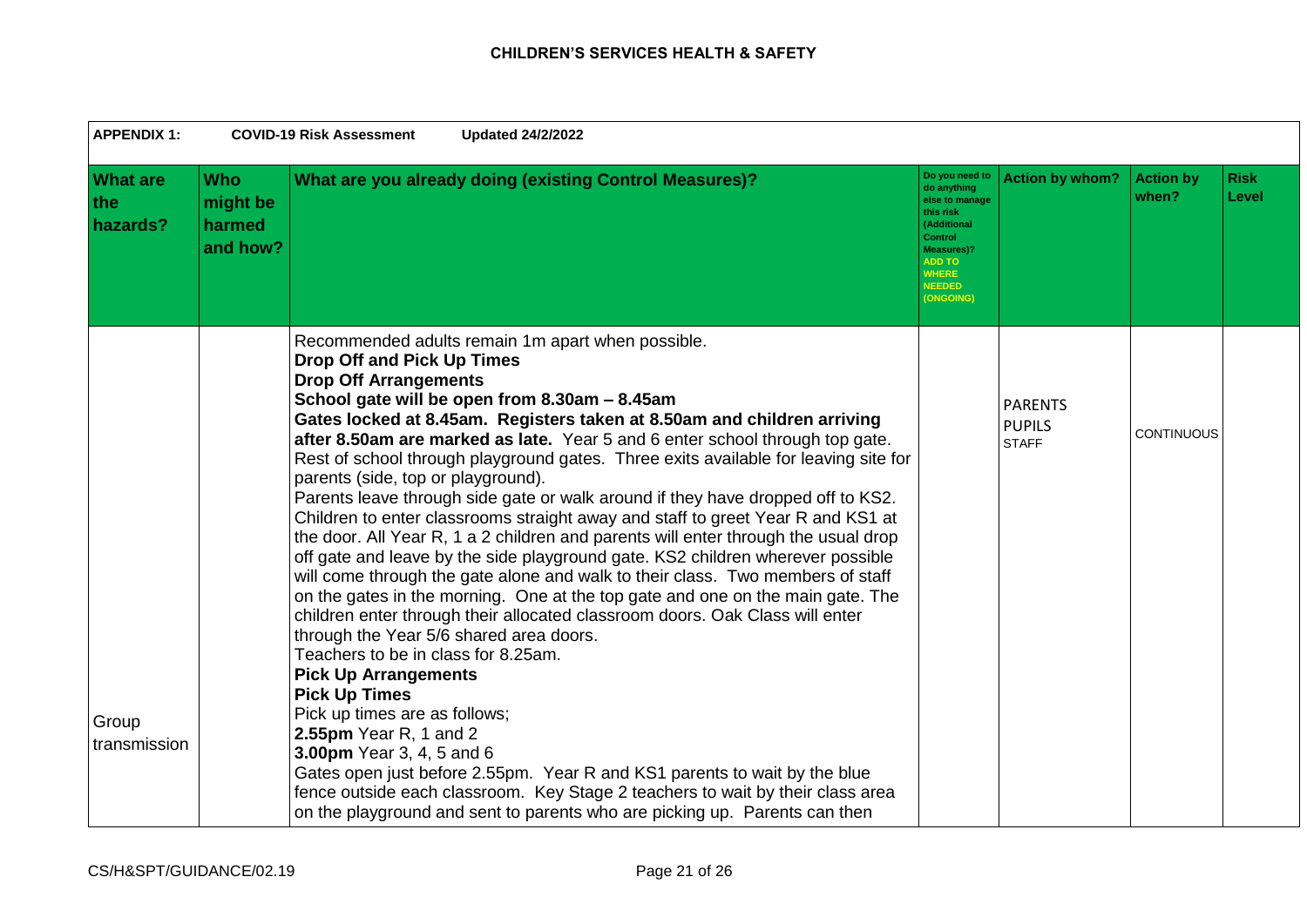| <b>APPENDIX 1:</b><br><b>COVID-19 Risk Assessment</b><br><b>Updated 24/2/2022</b> |                                              |                                                                                                                                                                                                                                                                                                                                                                                                                                                                                                                                                                                                                                                                                                                                                                                                                                                                                                                                                                                                                                                   |                                                                                                                                                                                   |                                                                                             |                           |                      |
|-----------------------------------------------------------------------------------|----------------------------------------------|---------------------------------------------------------------------------------------------------------------------------------------------------------------------------------------------------------------------------------------------------------------------------------------------------------------------------------------------------------------------------------------------------------------------------------------------------------------------------------------------------------------------------------------------------------------------------------------------------------------------------------------------------------------------------------------------------------------------------------------------------------------------------------------------------------------------------------------------------------------------------------------------------------------------------------------------------------------------------------------------------------------------------------------------------|-----------------------------------------------------------------------------------------------------------------------------------------------------------------------------------|---------------------------------------------------------------------------------------------|---------------------------|----------------------|
| <b>What are</b><br>the<br>hazards?                                                | <b>Who</b><br>might be<br>harmed<br>and how? | What are you already doing (existing Control Measures)?                                                                                                                                                                                                                                                                                                                                                                                                                                                                                                                                                                                                                                                                                                                                                                                                                                                                                                                                                                                           | Do you need to<br>do anything<br>else to manage<br>this risk<br>(Additional<br><b>Control</b><br><b>Measures)?</b><br><b>ADD TO</b><br><b>WHERE</b><br><b>NEEDED</b><br>(ONGOING) | <b>Action by whom?</b>                                                                      | <b>Action by</b><br>when? | <b>Risk</b><br>Level |
|                                                                                   |                                              | either walk around the school or exit via the side/playground gate. Year Groups<br>to go out in order with Y3 first. Y6 will use top gate and be collected by parents<br>from there. Two staff members outside. One at the top car park crossing, one at<br>the exit leading to the car park from the main playground.<br><b>Traffic on site</b><br>No cars to enter or exit the car park during drop off and pick up times as children<br>and parents will be crossing the car park. Two staff members on duty every am<br>and pm. Car park gates shut at drop off time. Staff member standing at the top<br>crossing in the car park.                                                                                                                                                                                                                                                                                                                                                                                                           |                                                                                                                                                                                   |                                                                                             |                           |                      |
| Group<br>transmission                                                             |                                              | <b>Admin Office</b><br>The system of telephoning the office to order supplies or for messages will<br>continue. Supplies can also be emailed to LM/AC and will be issued at the end of<br>the day. There is no outside ventilation in the office so staff not to enter.<br><b>Hygiene</b><br>Pupils to clean their hands regularly with soap and water or hand sanitiser.<br>Children to wash hands with soap and water when they arrive, when they come in<br>from breaks and before and after lunchtime. In order to help with the use of sinks<br>breaks and lunchtimes will be staggered. 'Catch it, kill it, bin it' will continue to be<br>the school approach. Tissues must be available in all classrooms at all times.<br>Children to be told the message 'Catch it, kill it, bin it' and reinforced regularly so it<br>becomes the school culture.<br>Cleaning<br>Cleaning routine will continue. Each space to have a cleaning bucket, including<br>gloves for adults. Cloths to be collected from the staffroom. Cleaning fluid to be |                                                                                                                                                                                   | <b>ALL STAFF</b><br><b>PUPILS</b><br><b>STAFF</b><br><b>VISITORS</b><br><b>SITE MANAGER</b> |                           |                      |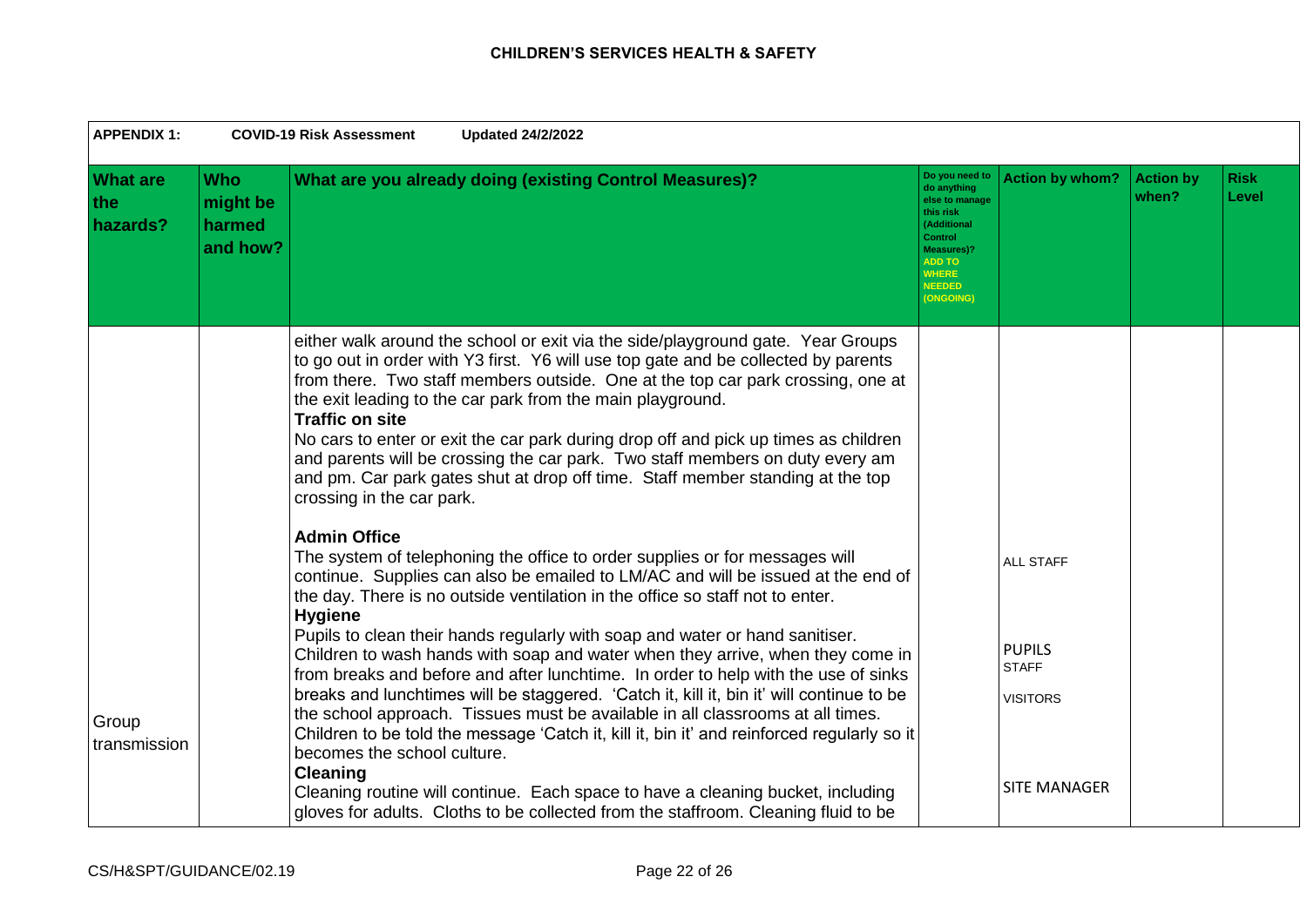| <b>APPENDIX 1:</b><br><b>COVID-19 Risk Assessment</b><br><b>Updated 24/2/2022</b> |                                              |                                                                                                                                                                                                                                                                                                                                                                                                                                                                                                                                                                                                                                                                                                                                                                                                                                                                                                                                                                                                                                                                                    |                                                                                                                                                                     |                                   |                           |                      |
|-----------------------------------------------------------------------------------|----------------------------------------------|------------------------------------------------------------------------------------------------------------------------------------------------------------------------------------------------------------------------------------------------------------------------------------------------------------------------------------------------------------------------------------------------------------------------------------------------------------------------------------------------------------------------------------------------------------------------------------------------------------------------------------------------------------------------------------------------------------------------------------------------------------------------------------------------------------------------------------------------------------------------------------------------------------------------------------------------------------------------------------------------------------------------------------------------------------------------------------|---------------------------------------------------------------------------------------------------------------------------------------------------------------------|-----------------------------------|---------------------------|----------------------|
| <b>What are</b><br>the<br>hazards?                                                | <b>Who</b><br>might be<br>harmed<br>and how? | What are you already doing (existing Control Measures)?                                                                                                                                                                                                                                                                                                                                                                                                                                                                                                                                                                                                                                                                                                                                                                                                                                                                                                                                                                                                                            | Do you need to<br>do anything<br>else to manage<br>this risk<br>(Additional<br>Control<br><b>Measures)?</b><br><b>ADD TO</b><br>WHERE<br><b>NEEDED</b><br>(ONGOING) | <b>Action by whom?</b>            | <b>Action by</b><br>when? | <b>Risk</b><br>Level |
|                                                                                   |                                              | collected from caretaker cupboard. Frequently touched surfaces, including desks<br>to be cleaned throughout the day, including lunchtimes. Routines of regularly<br>wiping down door handles, laptops, Ipads to continue. Playtime equipment to be<br>fogged twice weekly and sports equipment to be fogged after each use.<br>Classrooms and shared areas to be thoroughly cleaned each evening.<br>Intervention spaces in shared areas need to be cleaned after each use with tables<br>and chairs wiped over. Shared classroom equipment/pencils etc to be fogged<br>twice a day.<br><b>Assemblies/Singing</b><br>School Assemblies will be online daily except Fridays which will be in person<br>(YrR, 1 and 2) and (Year 3,4,5). Year 6 to join in person assemblies after<br>residential. Assembly rota: Monday: Whole school, Tuesday: Whole School,<br>Wednesday: Singing, Thursday: Story from around the world, Friday: Celebration.<br>All assemblies saved in Teacher Resources, Assemblies, 2122, weekly folders or<br>available on Whole School Team Posts.<br>Hall |                                                                                                                                                                     | <b>CT</b><br><b>LSA</b><br>HT/DEP | <b>TWICE</b><br>WEEKLY    |                      |
| Group<br>transmission                                                             |                                              | Hall floor to be fogged after use.<br><b>PE</b><br>PE equipment to be fogged after use.<br><b>Visitors/Contractors</b><br>Informed of control measures on arrival.<br>Behaviour Rules The school behaviour policy remains:                                                                                                                                                                                                                                                                                                                                                                                                                                                                                                                                                                                                                                                                                                                                                                                                                                                         |                                                                                                                                                                     | <b>ALL STAFF</b><br><b>ADMIN</b>  |                           |                      |
|                                                                                   |                                              | Wash your hands regularly including, arriving at school, before and after<br>play and lunchtimes and when using the toilet                                                                                                                                                                                                                                                                                                                                                                                                                                                                                                                                                                                                                                                                                                                                                                                                                                                                                                                                                         |                                                                                                                                                                     | <b>ALL STAFF</b>                  |                           |                      |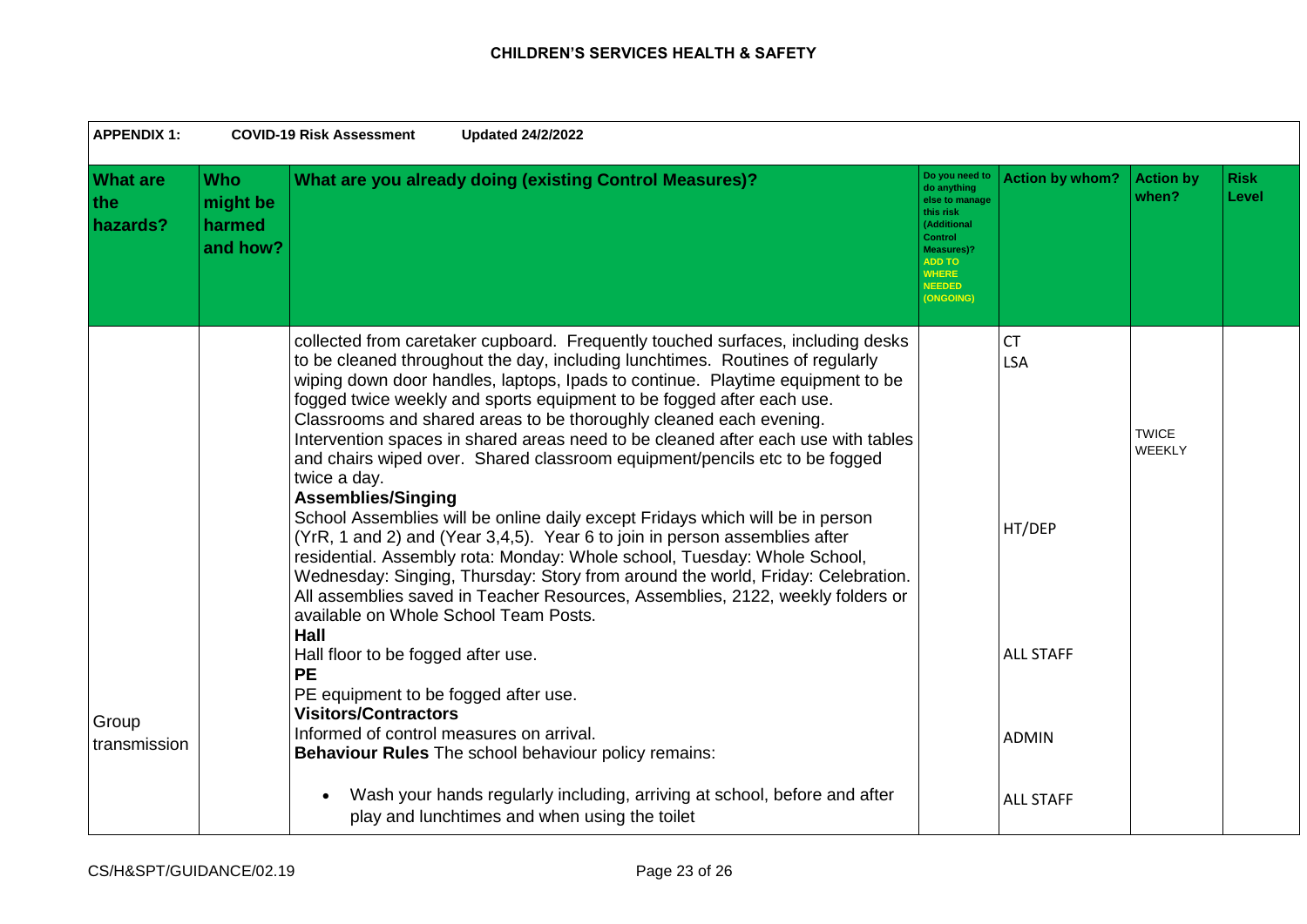| <b>APPENDIX 1:</b>                 | <b>COVID-19 Risk Assessment</b><br><b>Updated 24/2/2022</b> |                                                                                                                                                                                                                                                                                                                                                                                                                                                                                                                                                                                                                                                                                                                                                                                                                                                                                                                                                                                                                                                                                                                                                                                                                                                                                                                                                                                                                                                                                     |                                                                                                                                                                     |                                                                        |                           |                      |  |
|------------------------------------|-------------------------------------------------------------|-------------------------------------------------------------------------------------------------------------------------------------------------------------------------------------------------------------------------------------------------------------------------------------------------------------------------------------------------------------------------------------------------------------------------------------------------------------------------------------------------------------------------------------------------------------------------------------------------------------------------------------------------------------------------------------------------------------------------------------------------------------------------------------------------------------------------------------------------------------------------------------------------------------------------------------------------------------------------------------------------------------------------------------------------------------------------------------------------------------------------------------------------------------------------------------------------------------------------------------------------------------------------------------------------------------------------------------------------------------------------------------------------------------------------------------------------------------------------------------|---------------------------------------------------------------------------------------------------------------------------------------------------------------------|------------------------------------------------------------------------|---------------------------|----------------------|--|
| <b>What are</b><br>the<br>hazards? | <b>Who</b><br>might be<br>harmed<br>and how?                | What are you already doing (existing Control Measures)?                                                                                                                                                                                                                                                                                                                                                                                                                                                                                                                                                                                                                                                                                                                                                                                                                                                                                                                                                                                                                                                                                                                                                                                                                                                                                                                                                                                                                             | Do you need to<br>do anything<br>else to manage<br>this risk<br>(Additional<br>Control<br><b>Measures)?</b><br><b>ADD TO</b><br>WHERE<br><b>NEEDED</b><br>(ONGOING) | <b>Action by whom?</b>                                                 | <b>Action by</b><br>when? | <b>Risk</b><br>Level |  |
|                                    |                                                             | Try to use a tissue and put in the bin immediately after using - remember<br>'catch it, bin it, kill it'<br>Avoid touching your mouth, nose and eyes with hands<br>Tell an adult if you are feeling unwell<br>Only drink from your own water bottle<br>Only use the playground equipment and PE equipment allocated to your<br>group<br>No coughing or spitting at or towards any other person<br><b>First Aid</b><br>Each year group have their own first aid kit and set of PPE (in case of sickness or<br>toilet accident in the classroom). Minor scrapes and bumps can be dealt with in<br>the year group and a recording sheet, bump letters and bump wrist bands will be<br>included in each pack. Record all first aid administered to be recorded on the<br>sheet.<br>Lunchtime arrrangements, admin staff will be on first aid duty and located in the<br>office. Any child requiring first aid needs to be dropped to the first aid seat and<br>admin informed. If a first aider is required in the classroom or outside for more<br>serious injuries telephone the school office (01489 575444) and they will come to<br>the child. PPE equipment will include aprons, gloves, masks. Staff can use PPE<br>in situations where they feel vulnerable eg; dealing with sickness. Telephone the<br>office if you require goggles and these will be delivered. Where staff are unsure<br>telephone the office and a member of staff will come and take over. First Aid bags |                                                                                                                                                                     | <b>PUPILS</b><br><b>ADMIN</b><br><b>SLT</b><br><b>CT</b><br><b>LSA</b> | <b>DAILY</b>              |                      |  |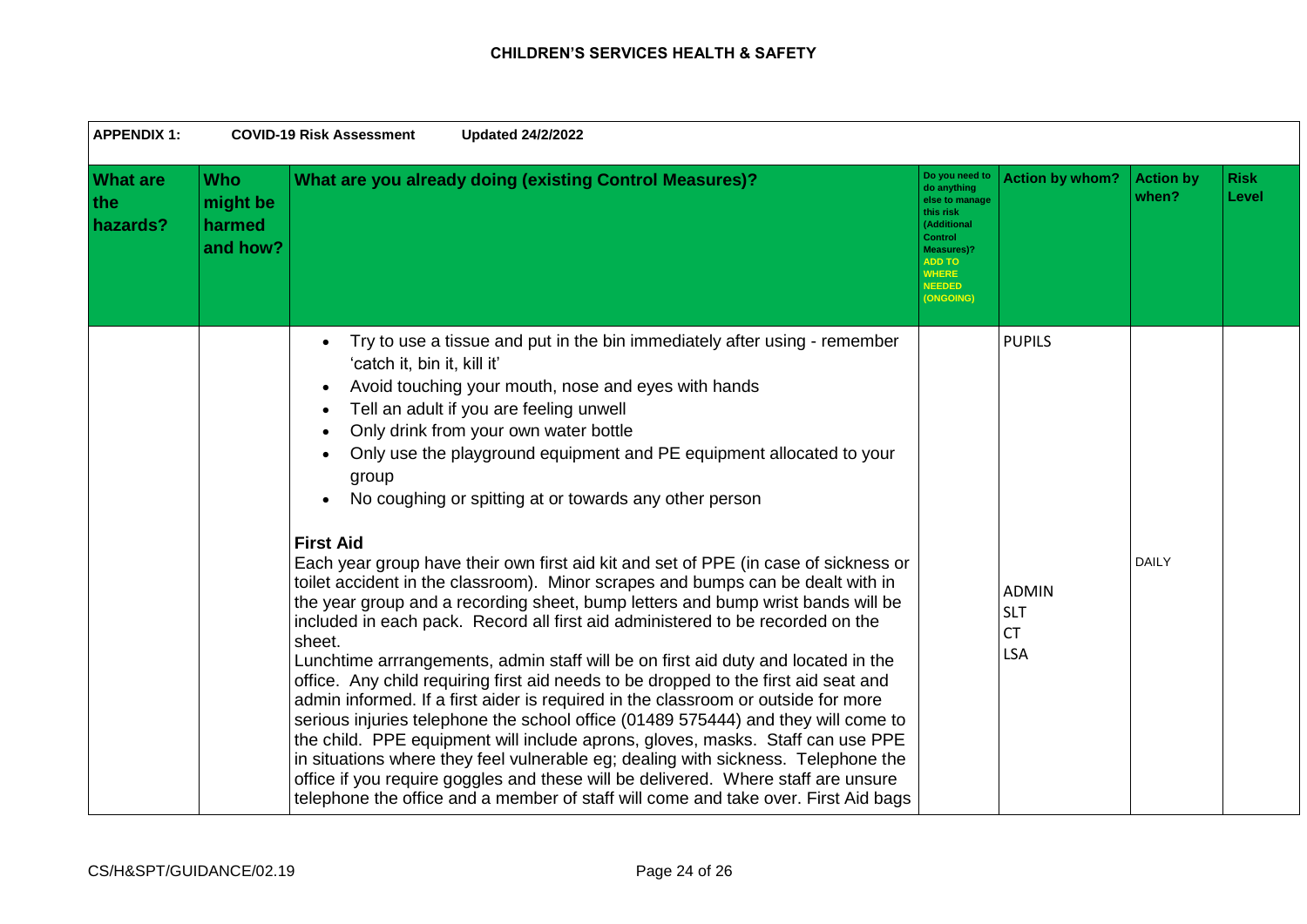| <b>APPENDIX 1:</b>                 | <b>COVID-19 Risk Assessment</b><br><b>Updated 24/2/2022</b> |                                                                                                                                                                                           |                                                                                                                                                                     |                        |                                |                      |  |  |
|------------------------------------|-------------------------------------------------------------|-------------------------------------------------------------------------------------------------------------------------------------------------------------------------------------------|---------------------------------------------------------------------------------------------------------------------------------------------------------------------|------------------------|--------------------------------|----------------------|--|--|
| <b>What are</b><br>the<br>hazards? | <b>Who</b><br>might be<br>harmed<br>and how?                | What are you already doing (existing Control Measures)?                                                                                                                                   | Do you need to<br>do anything<br>else to manage<br>this risk<br>(Additional<br>Control<br>Measures)?<br><b>ADD TO</b><br><b>WHERE</b><br><b>NEEDED</b><br>(ONGOING) | <b>Action by whom?</b> | <b>Action by</b><br>when?      | <b>Risk</b><br>Level |  |  |
|                                    |                                                             | to be restocked regularly by first aiders and if additional items required staff to call<br>office who will provide stock.<br><b>Outbreak Management</b><br>See Outbreak Management Plan. |                                                                                                                                                                     | <b>SLT</b>             | <b>WHEN</b><br><b>REQUIRED</b> |                      |  |  |

| Risk Assessor                              | Signature     | Date     |
|--------------------------------------------|---------------|----------|
| Lindsay McCarthy (in consultation with the | L J Mc Carthy | 31/8/21  |
| staff & governors)                         |               | 17/12/21 |
|                                            |               | 24/2/22  |